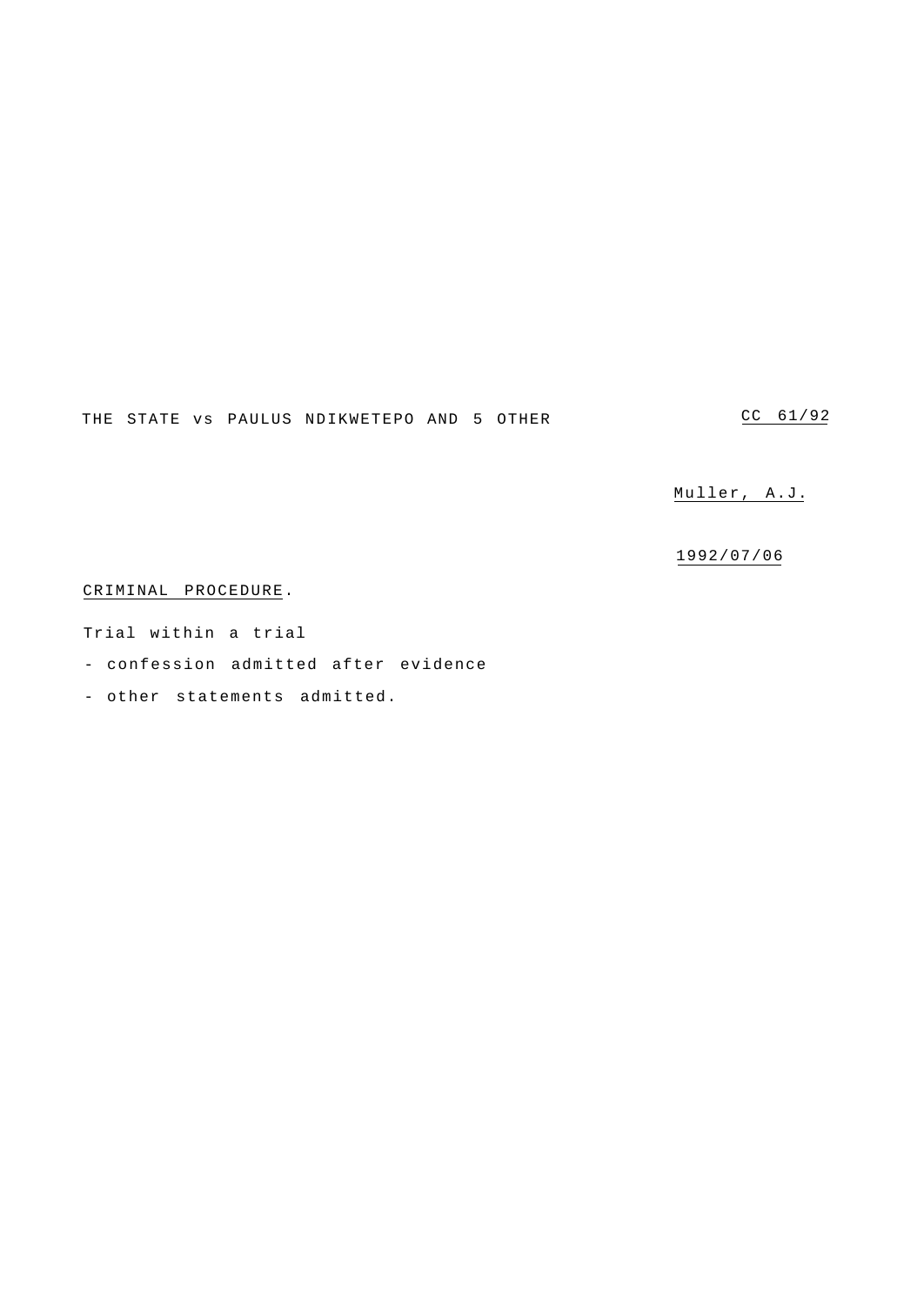CASE NO. 61/92

In the matter between

**THE STATE** 

and

- **1. PAULUS NDIKWETEPO**
- **2. PRIMUS ANGULA**
- **3. MATHEUS TJAPA**
- **4. MWOOMA NGHIHALEMHOTE**
- **5. MICHAEL ANGULA**
- **6. VENASIUS AMEHO**
- **7. MARTIN KADWIKA**

**CORAM: MULLER, A.J.** 

Delivered on: 1992.07.06

## **JUDGEMENT ON THE ADMISSIBILITY OF THE STATEMENTS BY ACCUSED NOS. 3, 4 AND 7:**

## **MULLER, ACTING JUDGE:**

As this trial has already consumed a lot of time which made it very difficult for my two assessors to attend the whole trial and both assessors had problems at this point in time to sit in this matter, I discussed the matter with counsel and in the interest of the administration of justice have decided that I would deal with the trial within a trial in respect of the statements by these three accused on my own. Counsel were afforded the opportunity to discuss this with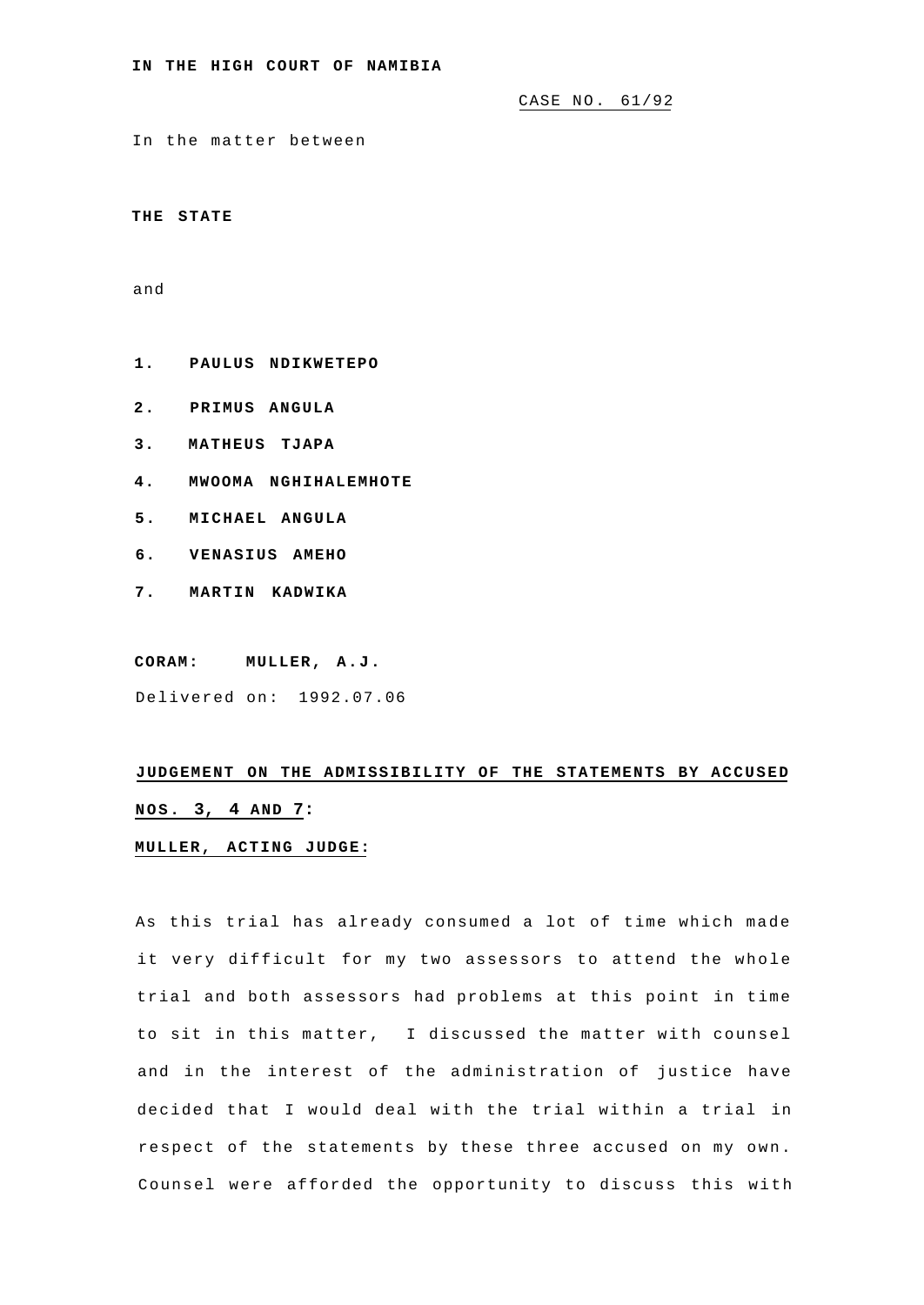their clients and upon instructions by them, both Mr Grobler, Mr Kasuto as well as Mr Small for the State indicated that they had no objection if I should decide in terms of Section 145(3) (b) to sit for the purpose of the trial within a trial alone. Consequently I sat alone and the judgment in respect of the admissibility of these statements is my own.

At the outset of the proceedings in respect of the statements by accused nos. 3, 4 and 7, Mr Grobler on behalf of accused no. 4, informed the Court that accused no. 4 has no objection to the handing in of his statement which consequently did not necessitate a trial within a trial with regard to accused no. 4. This statement has been handed in and will form part of the evidential material in the trial. In respect of accused no. 3 the State called Chief Inspector W.I. Terblanche who was at the time and still is, a Chief Inspector in the Namibian Police stationed at Katutura and a Justice of the Peace for the purposes of Section 217 of the Criminal Procedure Act. According to Chief Inspector Terblanche accused no. 3 was brought to his office on the 2 8th March 1991 and indicated that he wanted to make a statement. Chief Inspector Terblanche warned the accused in terms of the Judge's Rules whereupon accused no. 3 said he wanted to make a statement and Chief Inspector Terblanche then proceeded to take a statement in writing from accused no. 3. The statement was read out in Court and contained all the personal particulars of accused no. 3 in the first part thereof. He was informed that he was in the presence of a Justice of the Peace by Chief Inspector Terblanche and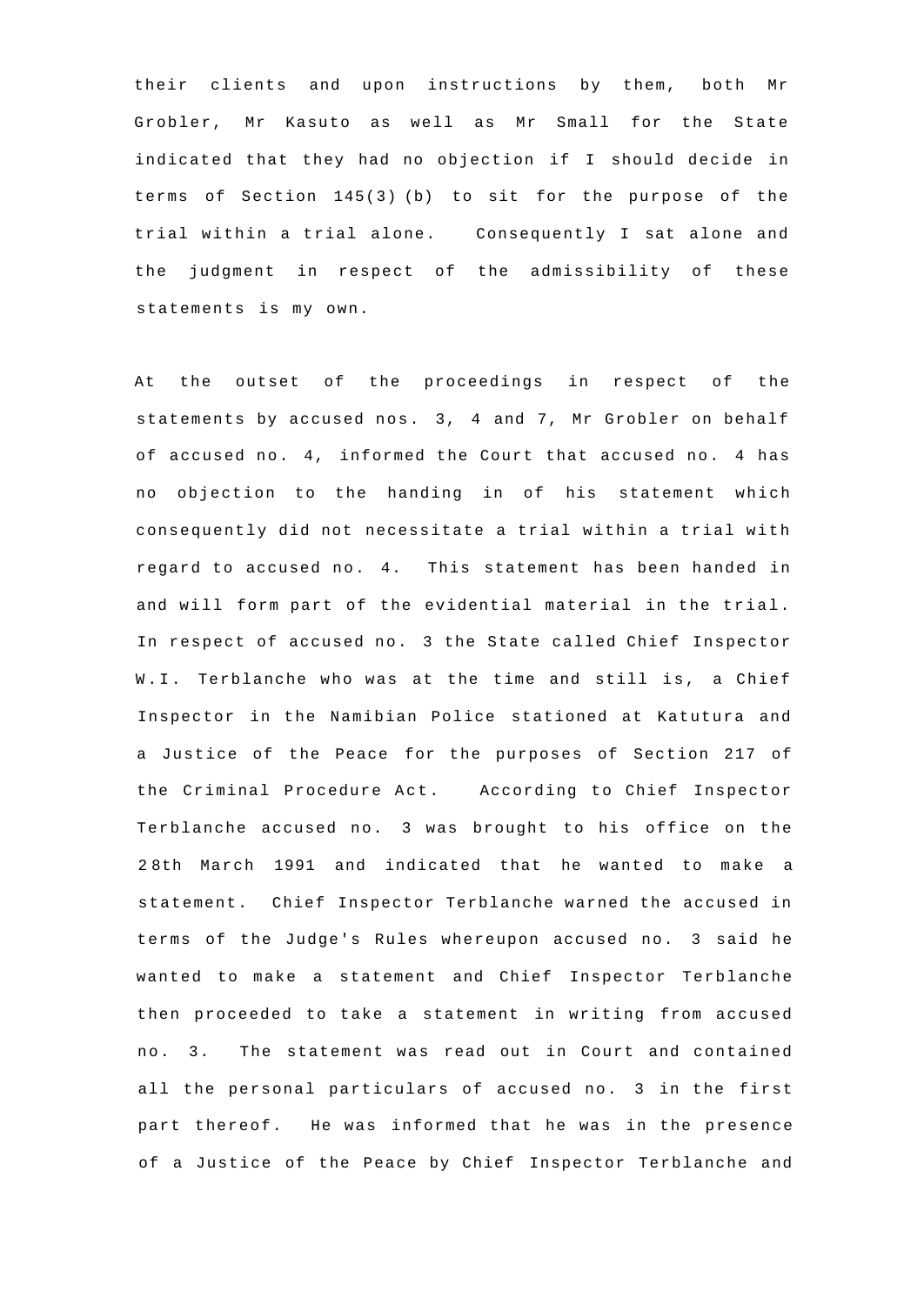was further informed that an offence of armed robbery is being investigated against him in respect of an attempt to rob a White man at a farm near Okahandja. After he had been warned that this is a serious offence and he is not obliged to make a statement, but that he is entitled to give an explanation in writing which may be used as evidence against him, accused no. 3 indicated that he was sober and by his full senses, not forced by anybody to make a statement and that he understood his rights. Thereafter the following questions were put to accused no. 3 and the following answers recorded in writing on the statement:

- **1.** Do you understand or comprehend, the warning which has been given to you by me? Answer: Yes;
- 2. Were you assaulted by anybody or have you been threatened by anybody in order to give this statement? Answer: No;
- 3. Do you have any injuries of any nature and if any describe. Answer: No;
- 4. Did anyone make any promise to you in any way or persuaded you to make this statement? Answer: No;
- 5. Do you expect any benefits in case you make any statement? Answer: No;

6. Do you have any witnesses? Answer: No;

The statement was then taken down by Chief Inspector Terblanche but the content thereof was not at the time revealed to the Court. Accused no. 3 also indicated that the statement was read over to him, that it was correct and **that he signed it. Chief** Inspector Terblanche also **signed**  it. No interpreter was used. It was indicated on the document that the statement was completed at 12 o'clock on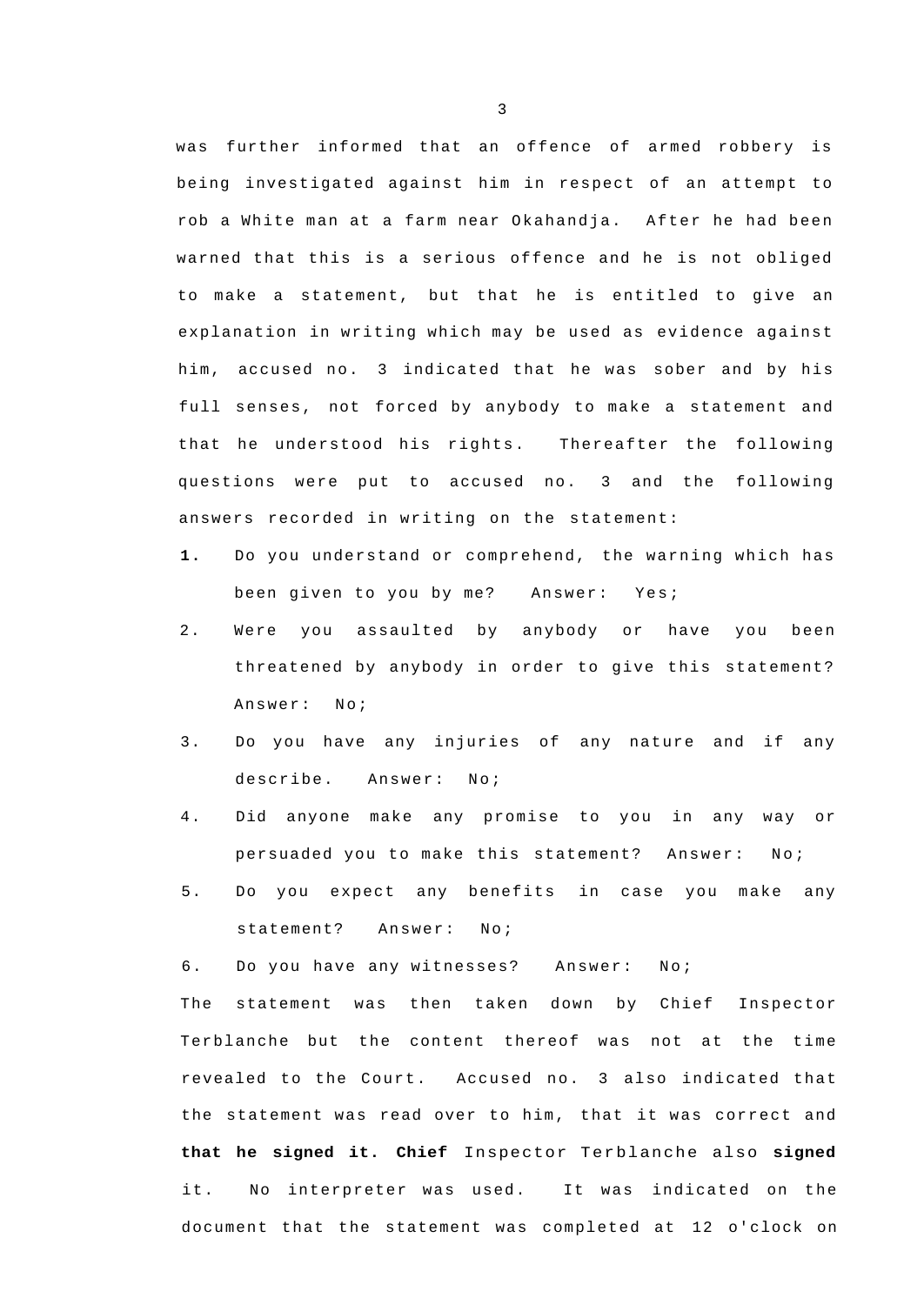the 28th March 1991. According to Inspector Terblanche only he himself and accused no. 3 was present during the course of taking of his statement. People at times entered the office but then left again and while they were inside, Chief Inspector Terblanche didn't continue with the statement but waited until they were finished and left. During crossexamination by Mr Kasuto on behalf of accused no. 3, it was put to Chief Inspector Terblanche that according to accused n o. 3 this statement was given **as a** result of threats and undue influence by Fillemon Kanaele, a police informant, who according to accused no. 3 brought him the previous evening to Chief Inspector Terblanche's office, but when accused no. 3 didn't want to make a statement, he was returned to the cells and again brought to Chief Inspector Terblanche's office on that particular morning **of** the 28th March 1991. According to accused no. 3 Fillemon Kanaele remained present in the room and had in fact a pistol in his hand with which he threatened accused no. 3 in the presence of Chief Inspector Terblanche and also made certain threats to accused no. 3 to the effect that he will be hurt if he didn't make a statement and also that the President of Namibia was very dissatisfied with what they have done. All these threats and the fact that Fillemon Kanaele was present and even had a pistol in his hand was vehemently denied by Chief Inspector Terblanche. Chief Inspector Terblanche stipulated that he would not have allowed Fillemon Kanaele who was a mere informant to be present during the course of **taking down** accused 3**1 s statement and that** he **was in fact**  not present. He further denied that he would have allowed any threat to be made or anyone having a weapon in his hand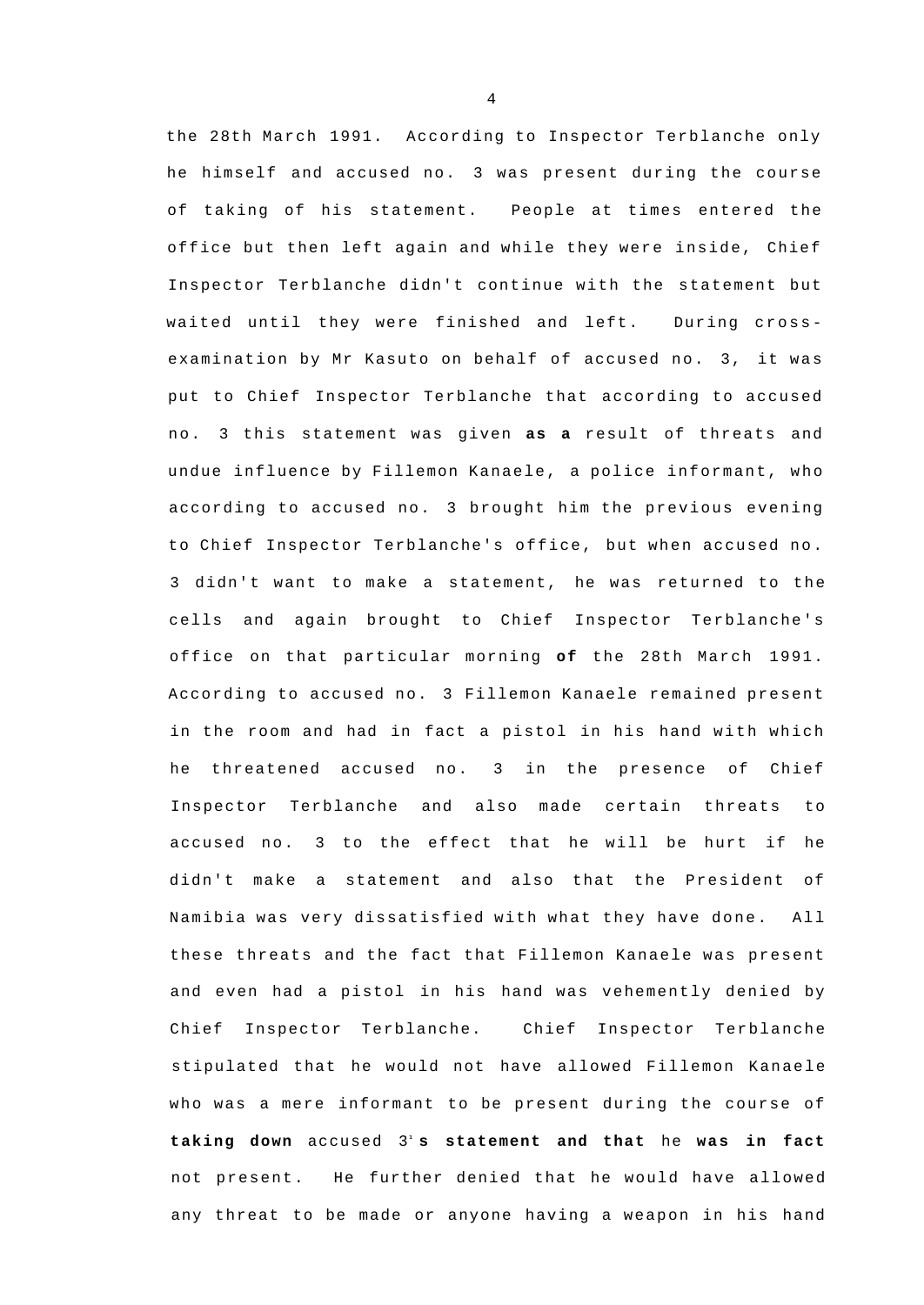to be present during the course of taking a statement from a suspect. The only uncertainty in respect of Chief Inspector Terblanche's evidence was whether Warrant Officer Nghosi brought the accused to his office, as was his impression initially, or not. It was put to him that Nghosi was not present. This was later proved by the evidence of Fillemon Kanaele that Nghosi in fact only accompanied accused no. 3 as far as Tsumeb. This statement taken by Chief Inspector Terblanche from accused no. 3 was provisionally handed in as EXHIBIT (ii). Chief Inspector Terblanche also submitted copies of pages of the occurrence book of Katutura Police Station in respect of the 27th and the 28th March 1991 and as far as it relates to accused no. 3 the following inscriptions appear from that occurrence book of which the copies have been handed in provisionally as EXHIBIT (i) :

"Wednesday, 27 March 1991. 2970 18:50 Suspect detained: Warrant Officer Kurz for Matheus Tjapa. POL 8 - 539/03/91 POL 10 - none on CR 60/3/91 Okahandja. Attempted Murder. Free from injuries. Well detained"

On the 28th March 1991 the following inscriptions appear: "3037 07:10 Suspect out of cells: Constable Fillemon with Matheus Tjapa" "3048 09:05 Suspect back in cells: Constable Fillemon with Matheus Tjapa" "3050 09:15 Suspect out of cells: Detective Sergeant Minnies with Matheus Tjapa" Next page:

"3064 12:15 suspect back and released: Detective Warrant Officer Kurz for Matheus Tjapa"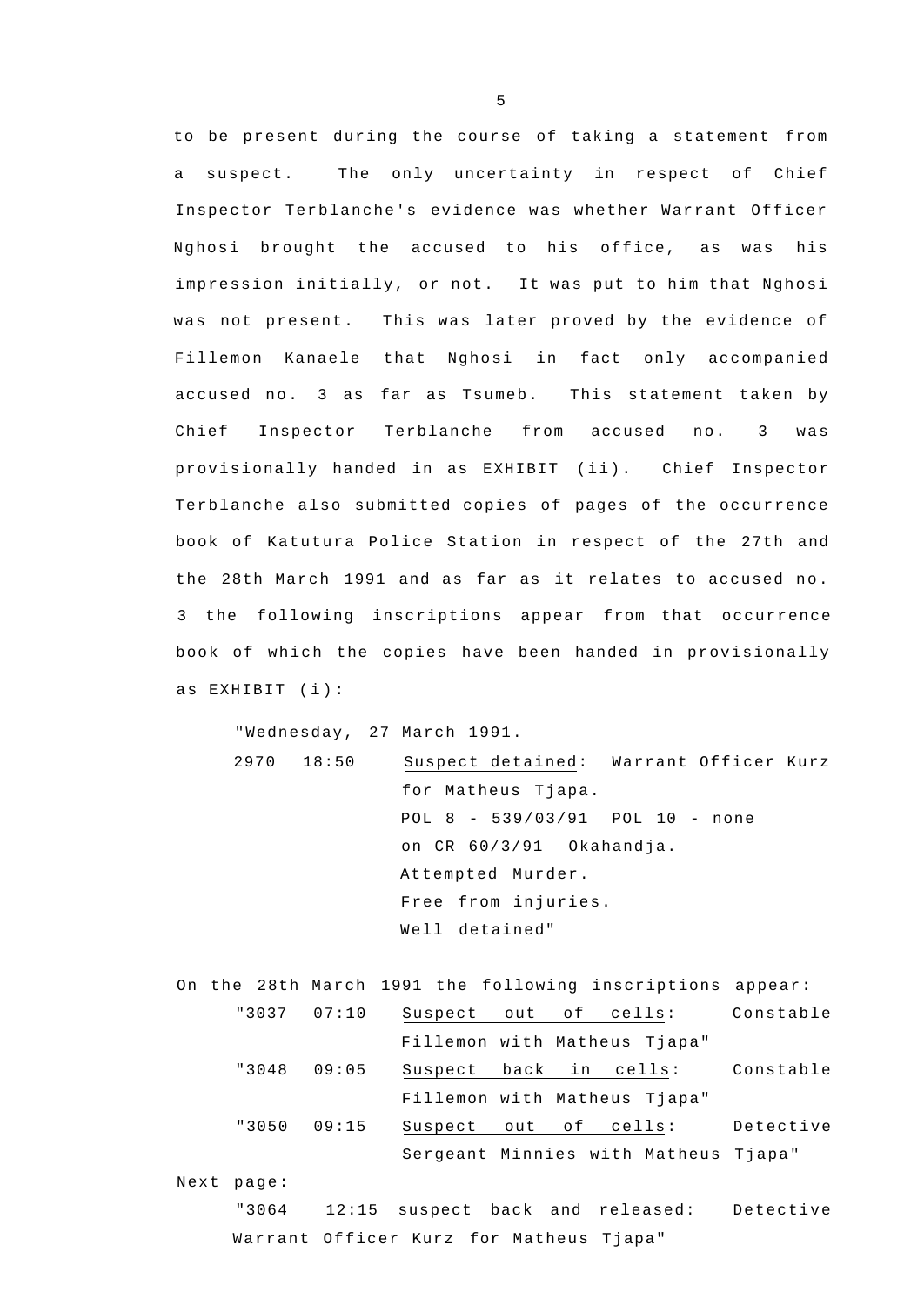Detective Warrant Officer Walter Kurz testified that in his private vehicle he accompanied accused no. 3 and another police officer who came from the North from Okahandja Police Station to Katutura Police Station and booked him on the late afternoon of the 27th March 1991 into the Katutura Police Cells. He returned the next morning and around 12:15 he took accused no. 3 from the Katutura Police Cells back to Okahandja Police Station where he was further detained. **He**  was also under the impression that Warrant Officer Nghosi accompanied accused no. 3. According to Warrant Officer Kurz he didn't see Chief Inspector Terblanche on the afternoon of the 27th when he brought accused no. 3 to the Police Station at Katutura as the latter was already offduty. The next day he noticed Fillemon Kanaele around the Charge Office. He also referred to EXHIBIT (i) and the particular entry in the Katutura Occurrence Book where he took accused no. 3 from the office of Chief Inspector Terblanche to the Charge Office Sergeant and booked him in and immediately out to himself whereafter he returned with accused no. 3 to Okahandja Police Station. Warrant Officer Kurz denied that the accused no. 3 was only taken to the Police Station in Katutura so that he could be forced to make a statement and said that Chief Inspector Terblanche took the statement because of his experience in this regard. He also said that Warrant Officer Nghosi was used because he w as well-known in Owambo and an excellent Investigation Officer who could speak Owambo while they themselves didn't **have a person with similar capabilities** and **experience at**  the Okahandja Police Station.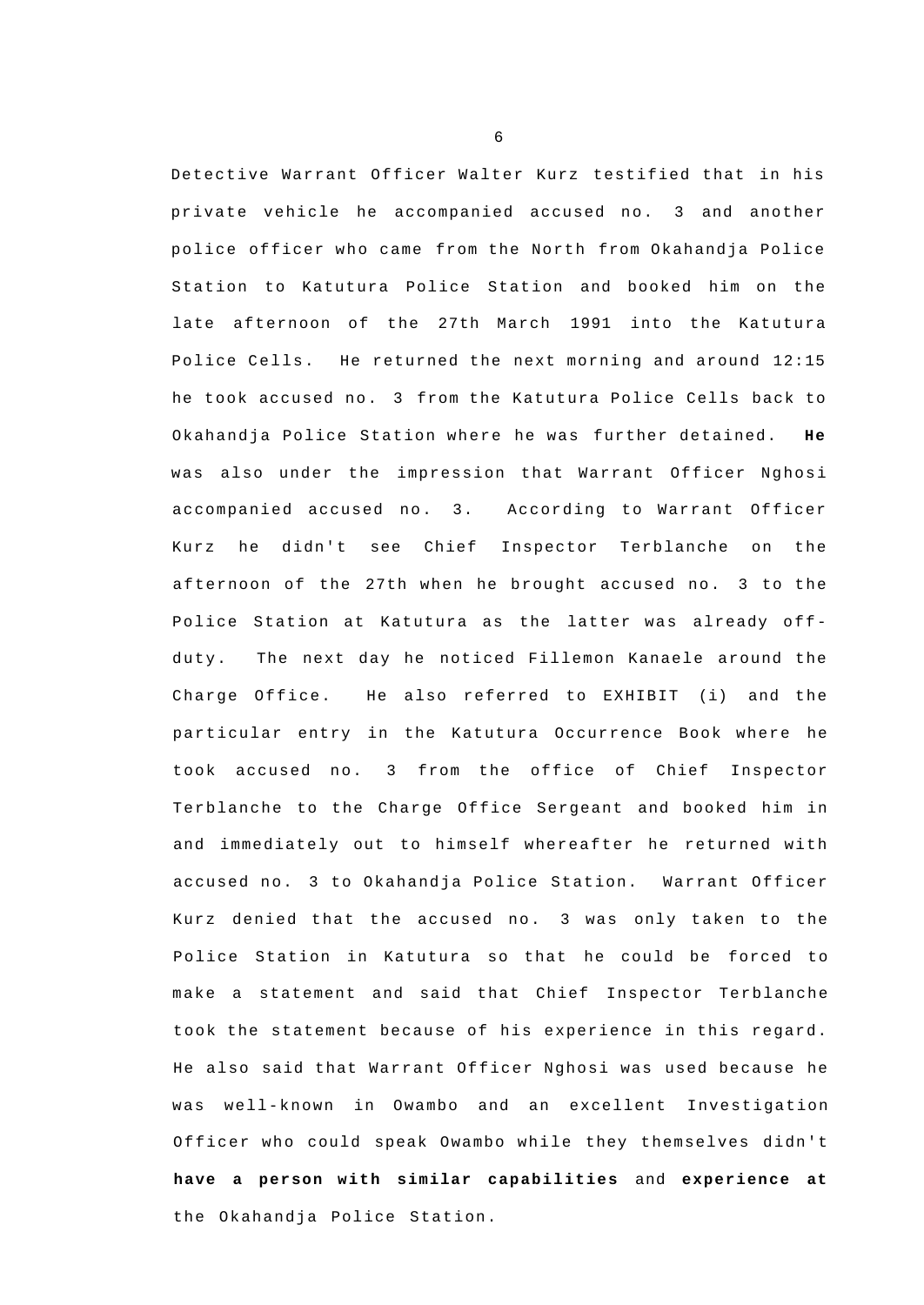Detective Sergeant W. Minnies testified with reference to the Occurrence Book that he took accused no. 3 that particular morning to Chief Inspector Terblanche's office and confirmed the inscription in the Occurrence Book reflecting this which was signed by him. According to him he took accused no. 3 into the office of Chief Inspector Terblanche and he then attended to his court dockets before leaving that office. While he was still there, Fillemon Kanaele entered, greeted Inspector Terblanche and then left before Detective Sergeant Minnies left the office. According to Minnies Kanaele didn't talk to accused no. 3 and didn't have any fire-arm in his hands. Minnies then left Chief Inspector Terblanche and accused no. 3 remaining behind alone in that office and closed the door. He then continued with his own work and around 10 o'clock left the Police Station. According to him, there is another Constable with the name of Fillemon at the Katutura Police Station, namely either Filemon Petrus or Petrus Filemon.

Fillemon Kanaele was called to testify and according to him, he arrived from the north with Warrant Officer Nghosi and accused no. 3 after the latter had been arrested. Nghosi only accompanied them as far as Tsumeb and then returned to Owambo. He himself and accused no. 3 with another policeman continued with the accused and met Warrant Officer Kurz between Okahandja and Otjiwarongo. They stopped at the Otjiwarongo Police Station as accused no. 3 had a problem in respect of his private part which then prevented him to urinate. Warrant Officer Kurz assisted accused no. 3 to see a doctor in this respect. According to Kanaele they arrived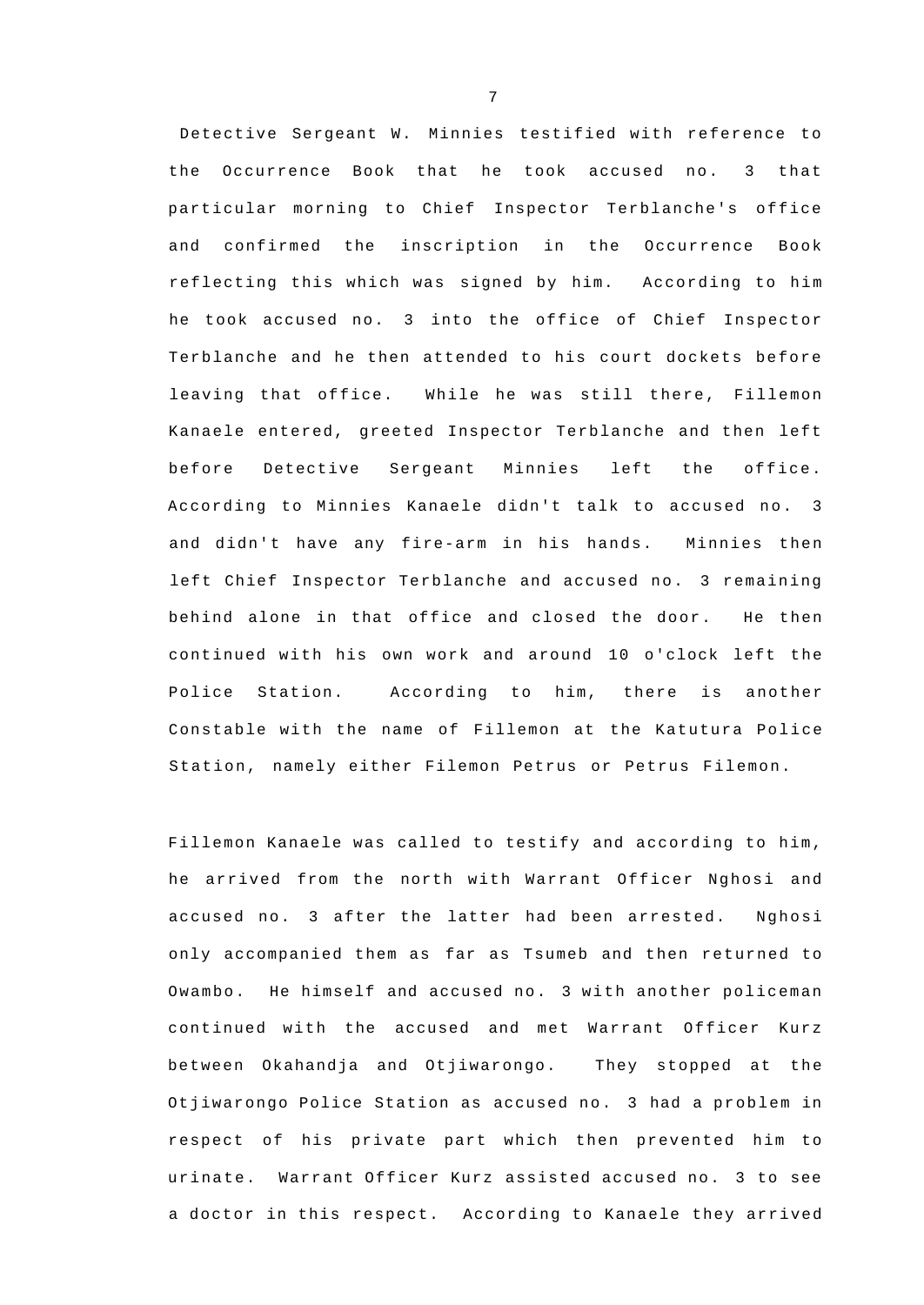at the Police Station at Katutura late the afternoon of the 27th March 1991. Accused no. 3 was immediately booked into the Katutura police cells. As the telephones in the Charge Office were always engaged, he went to Nghosi's office from where he phoned Chief Inspector Terblanche, who was already at home and reported that he was there with accused no. 3. According to him he arrived the next morning at the Police Station and went to Chief Inspector Terblanche's office where he found Chief Inspector Terblanche, Sergeant Minnies and accused no. 3. Kanaele then greeted Chief Inspector Terblanche and then informed him that he has obtained a lift to Owambo and he is in fact returning for further investigation. He didn't stay longer than 3 minutes in Chief Inspector Terblanche's office, then left, closing the door and returned to Owambo. He was shown the Occurrence Book and denied that he was the constable Fillemon indicated there who took accused no. 3 that morning out of the cells and returned him later to the cells. He also denied that he took accused no. 3 the previous evening to the office of Chief Inspector Terblanche or that they spoke to Chief Inspector Terblanche as was put to him by Mr Kasuto. Kanaele also denied that he was present while Chief Inspector Terblanche took the statement from accused no. 3 or acted as an interpreter or had any fire-arm with him, or threatened accused no. 3 as put to him or in any other way. He confirmed that Warrant Officer Nghosi was not in Windhoek during that time. He also denied that any reference was made to the President of Namibia or warnings by the President in respect of accused no. 3.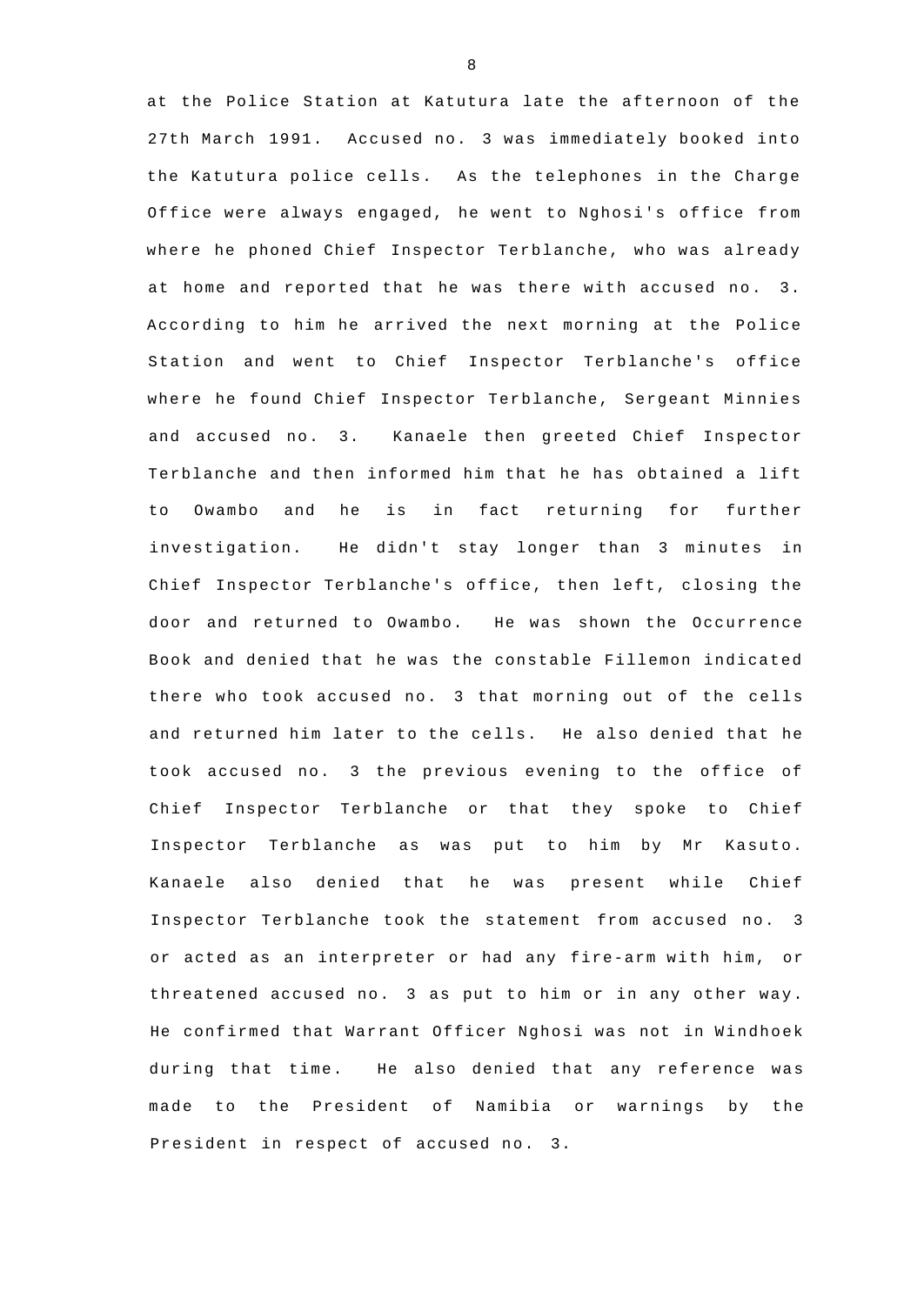Accused no. 3 testified that after he was arrested in Owambo he was brought by Fillemon Kanaele and Warrant Officer Nghosi as far as Tsumeb, where Nghosi left them to return to Owambo. He was then taken by Warrant Officer Marais and Warrant Officer Erasmus from Tsumeb to Otjiwarongo. From Otjiwarongo he was taken to Windhoek via Okahandja by Kanaele and Warrant Officer Kurz. At the Katutura Police Station he was first left in the Charge Office and then taken to the cells. Later he was taken out of the cells and up to Inspector Terblanche's office. This all happened on the 27th March **1991** according to accused no. 3. In Inspector Terblanche's office he was told "to give more evidence" which he refused to do and said he will only give his full name. The Inspector then told Fillemon Kanaele to take him back to the cells and bring him back the next morning. The Inspector saw him again the next morning when he was taken from the cells by Fillemon Kanaele and brought to the Inspector's office. According to him he was pushed in a threatening manner up the stairs to the office of Chief Inspect or Terblanche. He was then told to qive a true statement. Fillemon Kanaele grabbed him and had a pistol with which he threatened him. When he refused to make a statement, Fillemon Kanaele, still holding the pistol in his hands, accused him of having killed his brother Mwoonda. He was also told by Fillemon Kanaele to give "the true evidence", according to him, so that they can take it to the President who is not at all satisfied with what accused no. 3 has done. In his evidence in chief he said he heard Inspector Terblanche and Fillemon talking to each other. Fillemon interpreted in Owambo that the President has given

 $\mathsf{Q}$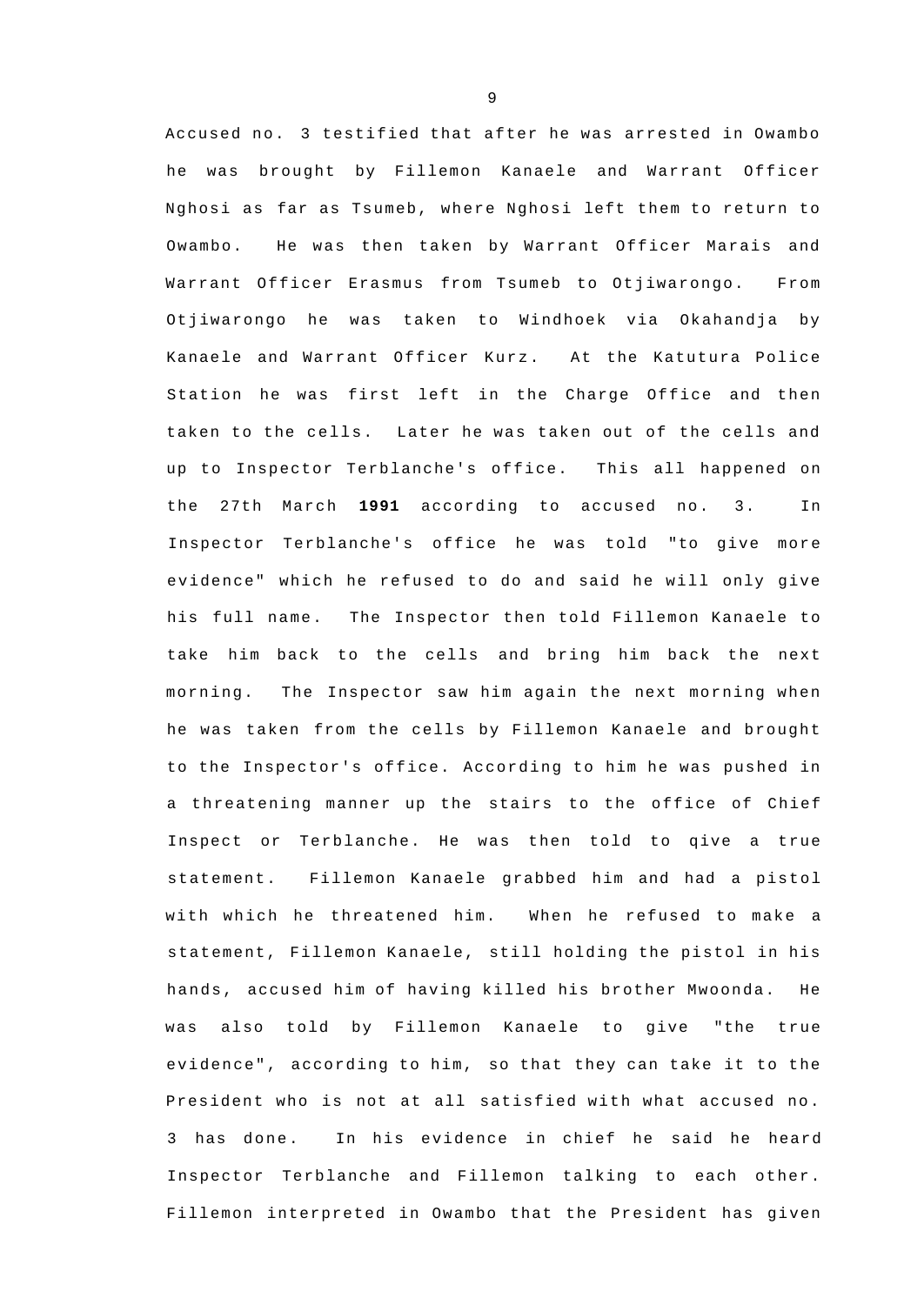them the right to hurt him and even to use electrical wires for that purpose. According to him Inspector Terblanche told Fillemon Kanaele that if accused no. 3 makes a true statement they will try to "make the matter shorter and tell the President I'm not guilty". He then made a statement to Inspector Terblanche while Fillemon Kanaele interpreted. He testified that he does not understand Afrikaans at all. Inspector Terblanche also told him that he will go to the President and tell him that accused no. 3 must be released. He spent a long time in the office of Chief Inspector Terblanche. Because he was afraid he made a statement and also because he was told by Warrant Officer Nghosi that Kanaele had beaten his sister in Owambo. He identified his signatures on EXHIBIT (ii) and said that he was not warned at all by Inspector Terblanche. He was just told to sign. He said he wouldn't have made a statement if **he** wasn't afraid of Fillemon Kanaele as well as Chief Inspector Terblanche and in particular because of what they told him what the President said. He denied that he was taken to Chief Inspector Terblanche's office by Minnies or any other police officer and said that he was taken by Warrant Officer Kurz back to Okahandja after Fillemon Kanaele took him from Chief Inspector Terblanche's office to the cells. He denied that any police officer visited him or took him out of the cells early that morning. Initially, during crossexamination, accused no. 3 was asked on how many occasions on the 27th and 28th March he was taken to Chief Inspector **Terblanche's office, whereupon he** answered **that he was taken**  there once. He later changed this by saying that he was there once on the 27th and once on the 2 8th March. He also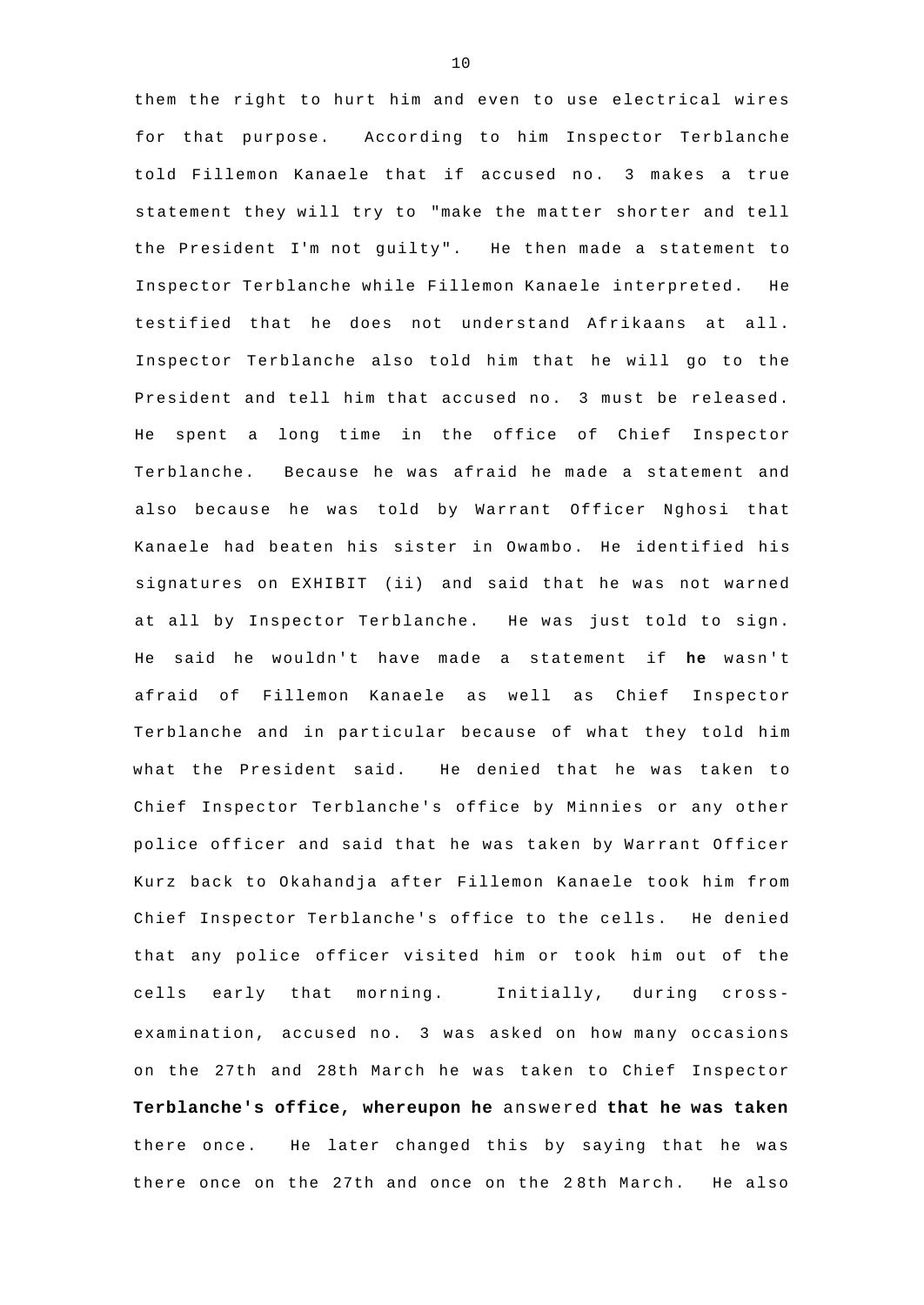repeated during cross-examination that he was on arrival on the 27th of March first locked up in the cells.

In respect of the statements by accused no. 7, Inspector Visser, the Commander of the Detective Branch at the Otjiwarongo Police Station testified that accused no. 7 made two statements on the 8th April 1991 to him. One statement was in respect of a certain fire-arm belonging to Mr Kriel and the other in respect of a fire-arm that was found on the person of accused no. 7. EXHIBIT (iii) being the statement in respect of the fire-arm found on the person of accused no. 7 was read into the record and after the relevant warnings were made to accused no. 7, according to Inspector Visser he made a statement, the content of which was not revealed to the Court. Accused no. 7 signed the statement as did the interpreter who was used and Inspector Visser. According to Inspector Visser this statement was freely and voluntarily made by accused no. 7 and no threat or undue influence of any kind was used. A further statement EXHIBIT (iv) in respect of the fire-arms of Mr John Henry Kriel was made by accused no. 7 after the warnings that appear on that document was read to accused no. 7. He signed the statement as well as the interpreter and Inspector Visser. Similarly the content of the statement was not revealed to the Court by the State. Also in respect of this statement, Inspector Visser testified that no undue influence, threat or any **force** was **used** to obtain this statement **and that** it **was** in fact freely and voluntarily made. It was put to Inspector Visser that because he interrogated accused no. 7 on the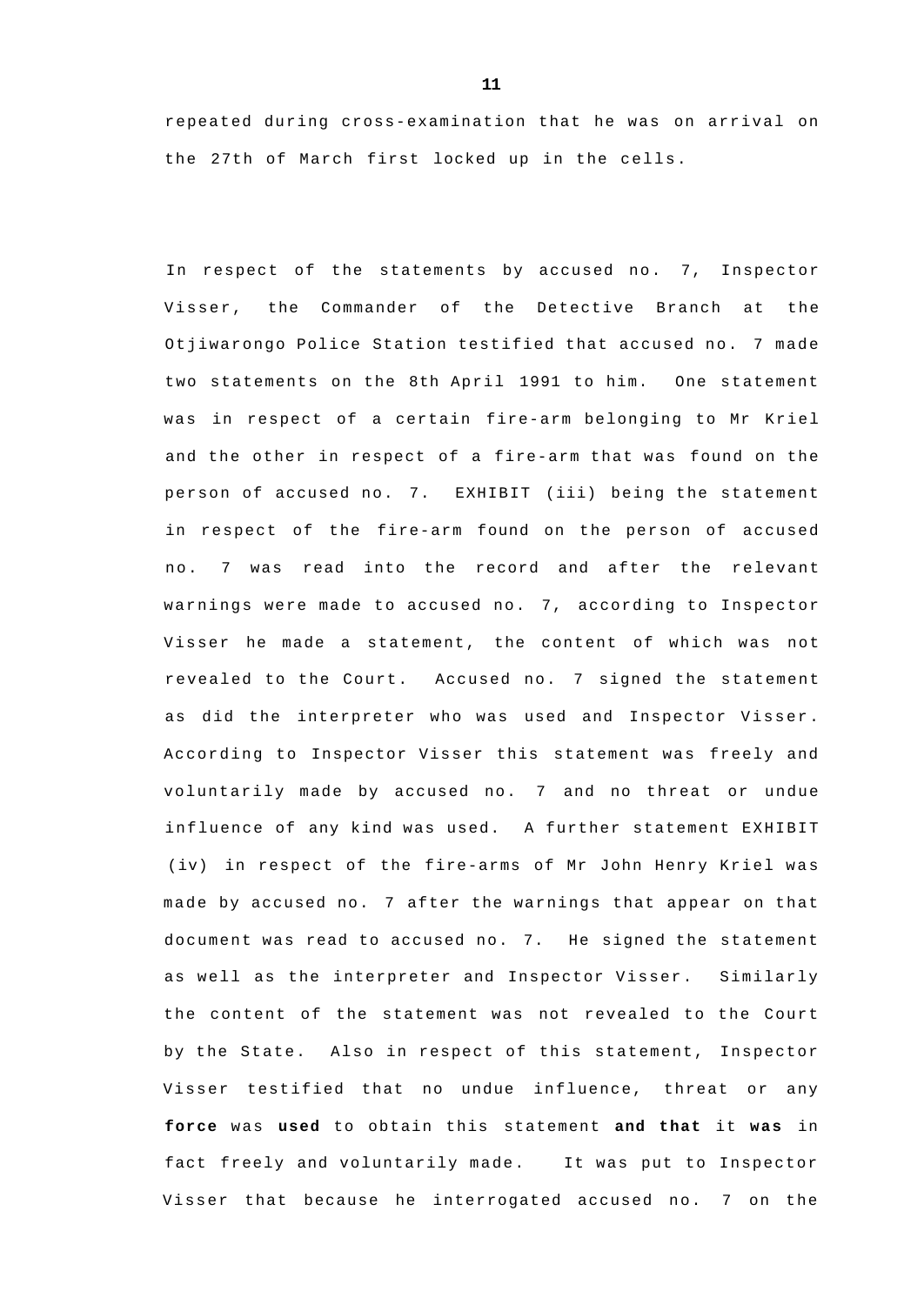28th March 1991 and accused no. 7 at that stage didn't indicate that he wanted to make a statement, the fact that he was confronted again with new evidence on the 8th April 1991 and thereafter made a statement, was somehow not proper. Inspector Visser said he could not see anything wrong with it as he obtained new evidence and confronted' accused no. 7 with it on the 8th April whereupon accused no. 7 freely and voluntarily decided to make the statements contained in EXHIBITS (iii) and (iv). Inspector Visser also said that he showed the 7.9mm rifle of Mr Kriel to accused no. 7. It was also put to Inspector Visser that the content of the statement was not what accused no. 3 said and further that because he realised that the interrogations will not stop and he therefore made a statement. Both these versions were rejected by Inspector Visser. On behalf of accused no. 7 Mr Kasuto put it to Inspector Visser that the statement was in fact that the two fire-arms found in the possession of accused no. 7 belonged to Mrs De Lange and that these two fire-arms were carried out by accused no. 6 who received it from Mrs De Lange inside the house after accused no. 7 requested his money and Mrs De Lange then handed over the fire-arms. Inspector Visser denied that anything of this kind had been conveyed to him but that the statement which was made by accused no. 7 was written down after it had been translated and read back to accused no. 7 whereupon he signed it. It was also put to Inspector Visser that in respect of both the statements no warning was given to **accused no.** 7 **before making** the **statements** which was denied by Inspector Visser. Inspector Visser repeated that he put it to accused no. 7 that he had information and that accused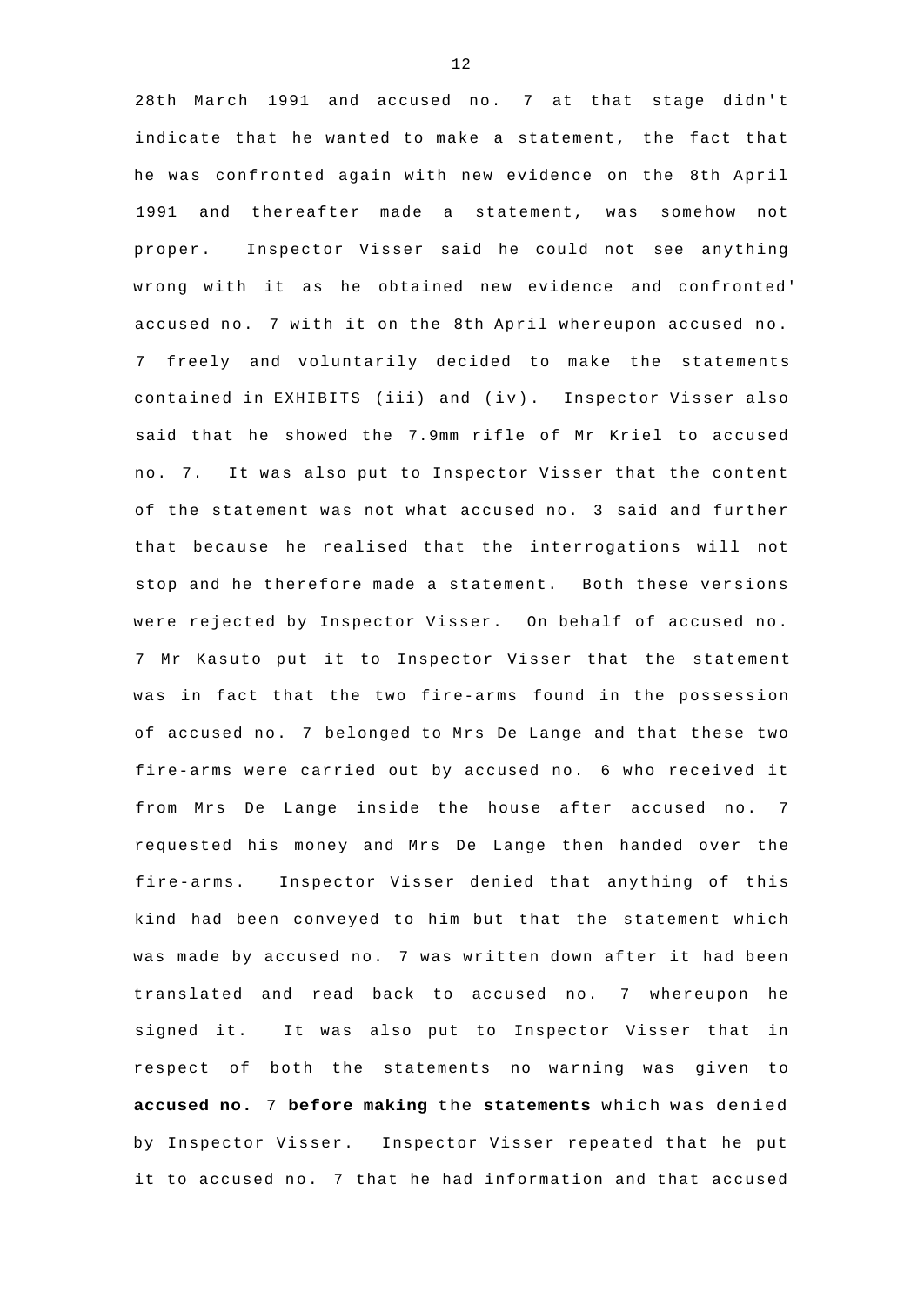no. 7 had the right to give an explanation whereupon he decided to make a statement. In respect of EXHIBIT (iv) accused no. 7 said that the statement didn't contain the correct statement and Mr Kasuto revealed the content of the statement to the Court by putting it to the witness. This statement merely said that accused no. 7 didn't have any knowledge about the robbery and that he only received the 7.9 mm rifle which had allegedly been stolen from Mr Kriel, the complainant, from accused no. 6. The Inspector remained adamant that nothing was said to him by accused no. 7 in relation to the De Lange case and the rifles taken from that farm.

The interpreter, Gerhard Tjimotjiwa, was called and identified his signature as interpreter on both EXHIBITS (iii) and (iv). He said he spoke Oshivambo to accused no. 7 and then translated it again into Afrikaans to Inspector Visser. He himself is Herero speaking but grew up between Owambo speaking people and speaks Owambo for more than 15 years. Although he cannot differentiate between the different dialects in the Owambo language, he and accused no. 7 understood each other and he had no problems during the translation. He was cross-examined in respect of the differences in the dialects in the Owambo language, but he remained adamant that they could understand each other. He was also cross-examined about his statement that he could not remember the type of weapon mentioned in respect of EXHIBIT (iv) **by accused** no. 7 and why "7.9mm rifle" was written in the statement. He repeatedly said that although he cannot remember that the specific type of fire-arm was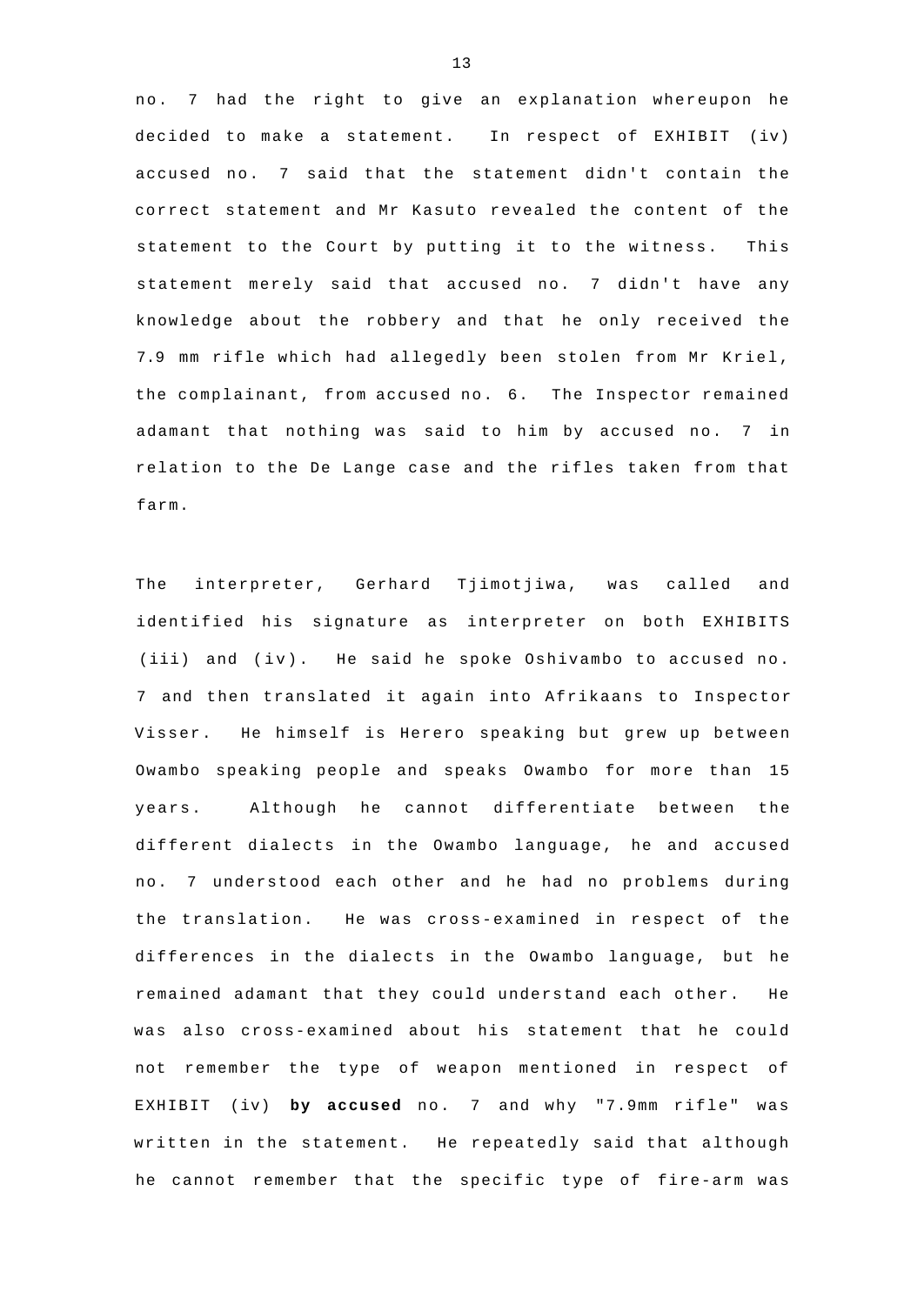mentioned, he translated everything that was said by accused no. 7 to Inspector Visser who wrote it down and it was read back to accused no. 7 who did not object to anything in the statement. Accused no. 7 signed both statements after he made it and he also signed both documents after the warning had been given to him before he made the statements.

Accused no. 7 was called by Mr Kasuto to testify. According to him he was interrogated by Inspector Visser twice namely on the 28th March 1991 for the whole morning and part of the afternoon as well as on the 8th April 1991. On the first occasion he refused to make any statement and on the second occasion Inspector Visser asked him about weapons and said that he had more information about them. On that date he did make a statement. According to him accused no. 6 gave him the weapons after Mrs De Lange handed it over to them. In respect of EXHIBIT (iii) he denied that the statement was read over to him or that he told the Inspector that accused n o. 6 gave him the weapon. He denied the contents of that statement. He, however, admitted that he signed the statement. In respect of EXHIBIT (iv) he also admitted his signatures on the statement and said that he was not informed about the charge as it appears on the statement. He said that he was not warned and the statement was not read to him. He said this was not the statement that he made. He again referred to the two fire-arms which he allegedly received from Mrs De Lange. He said that was what he in fact told Inspector Visser. He denied that any firearm of Mr Kriel was found in his possession. He said the interpreter interpreted to him in Herero while he was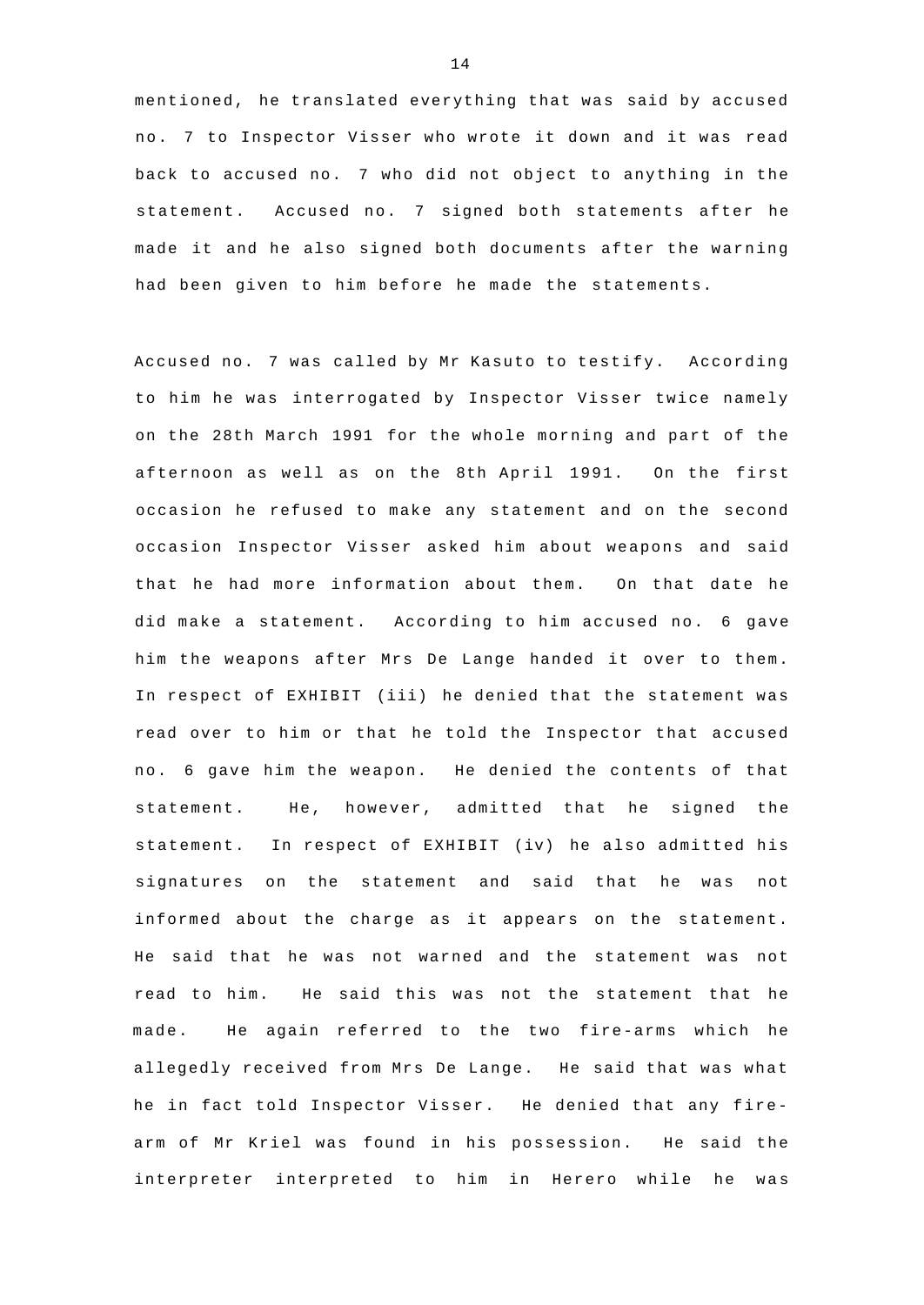answering in Owambo, but he said he understood the interpreter properly.

During cross-examination by the State he was shown EXHIBITS 2 and 12 which were the rifles of Mr Kriel and Mr De Lange respectively and he identified EXHIBIT 12 as the one that he had in his possession. He could not explain why it was not denied that EXHIBIT 2, the rifle of Mr Kriel, was in fact found in his house. He was also confronted with evidence which was not disputed that EXHIBIT 12, the rifle of Mr De Lange, was in fact found in the toilet of the house where accused nos. 1 and 6 were arrested. He denied this and could not explain why it was not disputed.

I shall first deal with the statement allegedly made by accused no. 3 and which was handed in as EXHIBIT (ii) , although the content of the statement was not included in the document, neither was it revealed to the Court. Both Mr Small on behalf of the State and Mr Kasuto on behalf of accused no. 3 confirmed that this statement in fact amounts to a confession by accused no. 3. I have, consequently, only to decide whether this statement is admissible within the provisions of the Criminal Procedure Act or not. This statement was made to a Justice of the Peace, namely a senior officer of the Namibian Police, Chief Inspector Terblanche. This aspect was not disputed. The only dispute in respect of the statement is whether it was made freely and voluntarily or without any undue influence. It was averred by the State and Chief Inspector Terblanche that accused no. 3 was sober and in his full senses. This was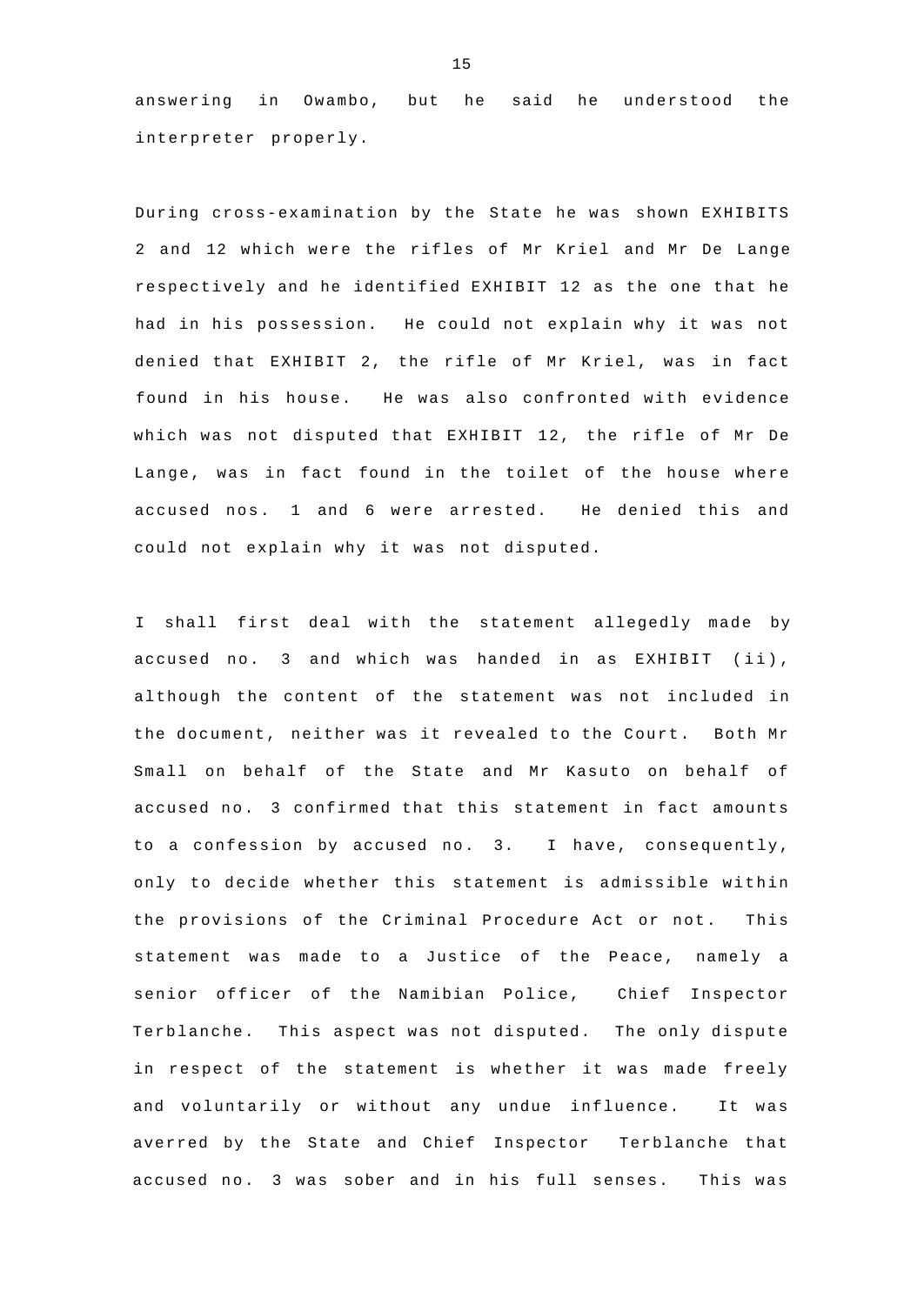not denied.

It is clear that there are two different versions between the State and accused no. 3 in respect of the manner in which this statement was obtained. Although accused no. 3 avers that he was afraid of Chief Inspector Terblanche, it is clear from his evidence as well as what was put to the State witnesses **that the** main reason for his objection to the statement as not being made freely and voluntarily and that undue influence was used by way of threats, was the conduct of Fillemon Kanaele. According to accused no. 3 he was afraid of Fillemon Kanaele because he did previously beat up his sister, which assault he did not see but heard of it from Warrant Officer Nghosi and further that Fillemon Kanaele in the police station at Katutura pushed him up the stairs towards the office of Chief Inspector Terblanche and in the office while telling him **to** make a statement, threatened him with a pistol and said that he may be hurt. Kaneale also made certain other threats of what the President allowed them to do to him. Finally he was promised that he would be released if he should make a statement. It is significant that he never averred that he was assaulted or threatened in any way by Fillemon Kanaele in Owambo or on their way to the Katutura Police Station or at any time before the **28th** of March **1991** until the time that he was taken, according to him, by Kanaele from the cells to Chief Inspector Terblanche's office. On his own **evidence Fillemon Kanaele was present during the course** of the time that the statement was taken and that, because he could not understand Afrikaans, Fillemon Kanaele acted as an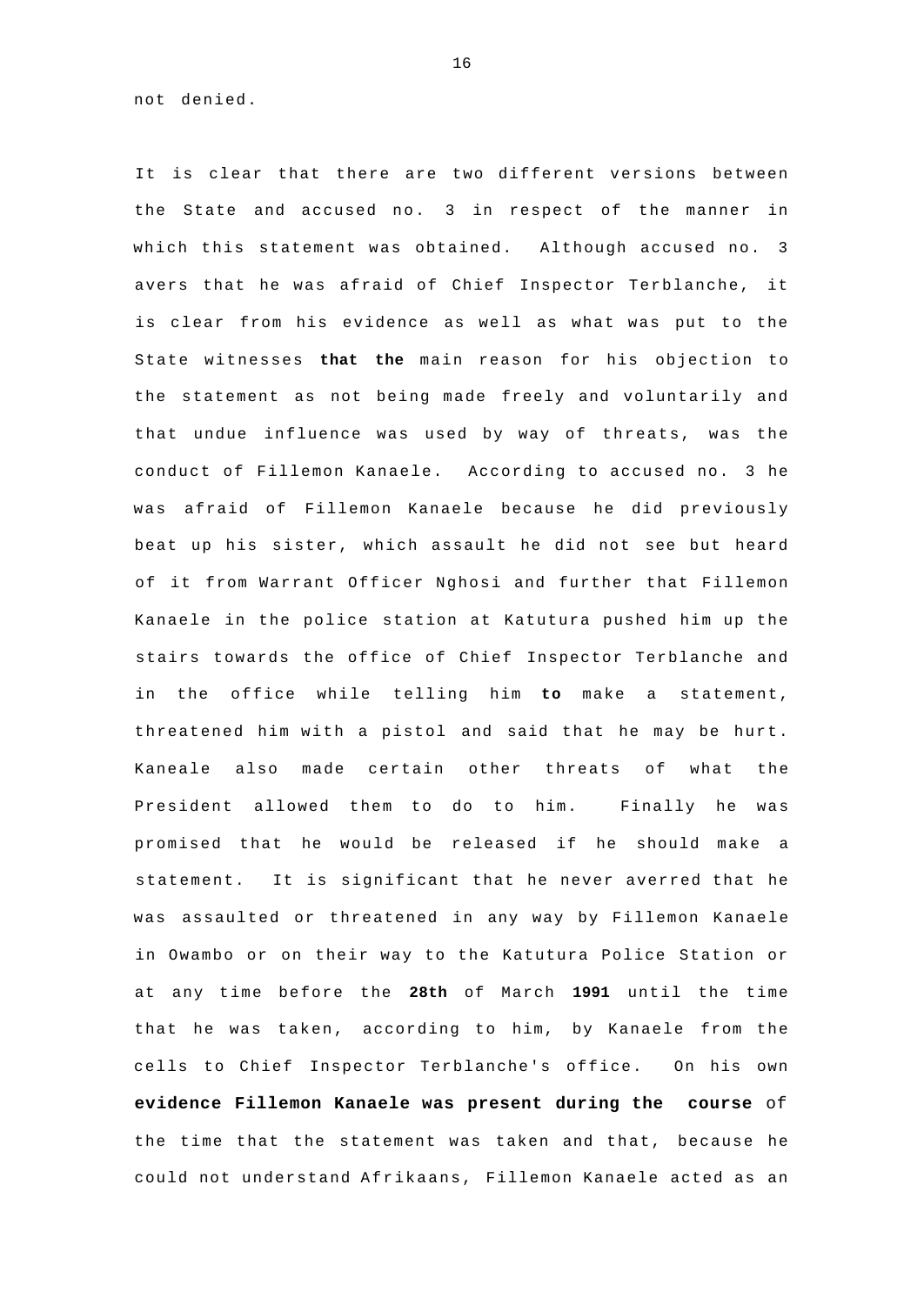interpreter. I find it unbelievable that certain conversations between Chief Inspector Terblanche and Fillemon Kanaele like the telephone call from Chief Inspector Nghosi and others would have been translated from Afrikaans to Owambo for accused no. 3 to understand. If those conversations did take place between Chief Inspector Terblanche and Kanaele in Afrikaans, there was no reason to translate it and that can only mean that accused no. 3 did in fact understand what they said and consequently understood the Afrikaans they spoke.

The version of accused no. 3, however differs materially from the factual evidence of what was entered into the Occurrence Book of the Katutura Police Station on those dates. In the first instance it appears clearly that every time the accused was taken to the cells or taken from the cells it was recorded. It appears also from EXHIBIT (i) that accused no. 3 was detained in custody at 18:50 on the 27th of March 1991 and not taken from the cells again on that day. According to that entry he was handed over at that time by Warrant Office Kurz. According to accused no. 3's own evidence he was taken to the cells and then later again taken from the cells on the 27th of March 1991 to Chief Inspector Terblanche's office by Fillemon Kanaele. This is not in accordance with the entries in the Occurrence Book made on that day.

Accused no. 3 was taken at 10 past 7 on the 28th of March from the cells and returned at 5 minutes past 9 to the cells by a Constable Fillemon. Both these occurrences are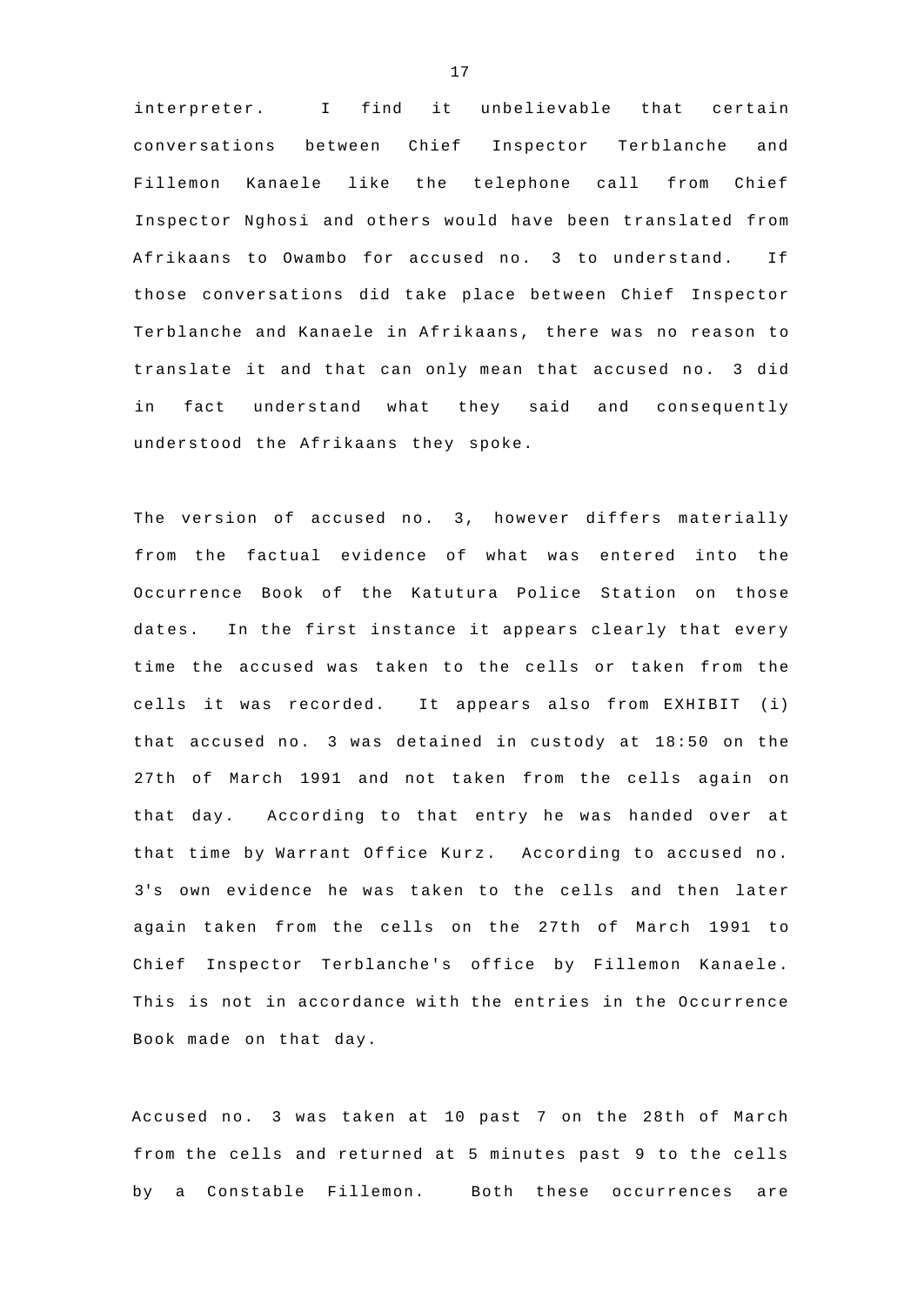properly recorded in the Occurrence Book. Accused no. 3 denies that this happened and there is no evidence of why he was in fact taken from the cells or for what purpose except for the entry itself. This does not take the matter any further but confirms that such occurrences are recorded in the Occurrence Book.

It is further recorded that Detective Sergeant Minnies at 9:50 took accused no. 3 from the police cells and that he signed for him. This was confirmed by Detective Sergeant Minnies in evidence and he said he took accused no. 3 to Chief Inspector Terblanche's office. I shall return to Minnies' evidence later.

It is further recorded that accused no. 3 was taken back to the cells and released at 12:15 into the custody of Detective Warrant Officer Kurz from where he was taken to Okahandja.

These entries are in direct conflict with the evidence of accused no. 3 and there is no reason to even suspect that the entries have been tampered with, neither has it been suggested. These entries are, on the other hand, in conformity with the evidence of Chief Inspector Terblanche, Detective Sergeant Minnies, Warrant Officer Kurz and Fillemon Kanaele. According to Chief Inspector Terblanche he was not on duty any more at the time when accused no. 3 was brought to the police station on the 27th of March 1991. This was confirmed by Warrant Officer Kurz as well as Fillemon Kanaele. Fillemon Kanaele denied that he took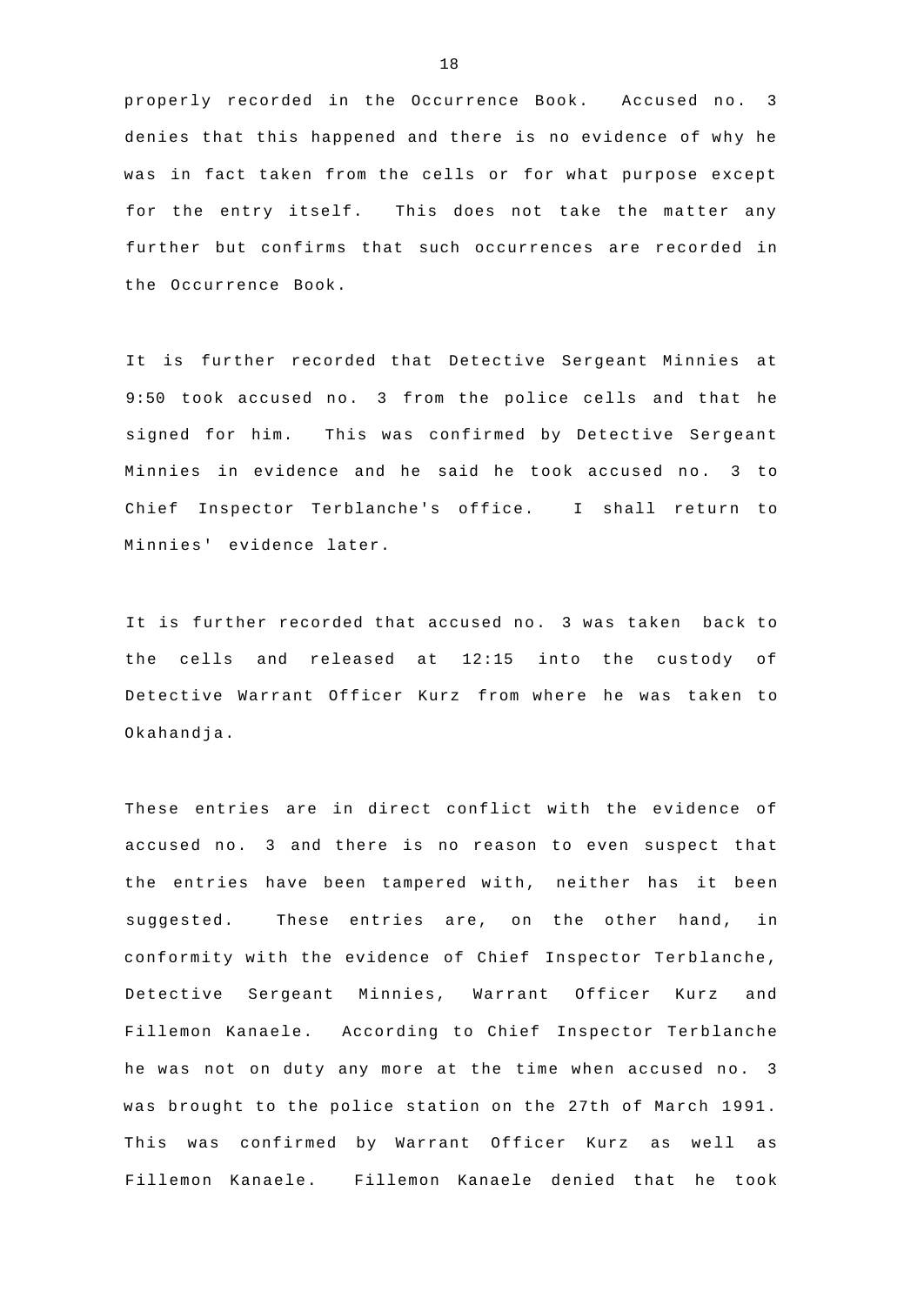accused no. 3 to the office of Chief Inspector Terblanche on that day and said that he did not find Chief Inspector Terblanche there and went to Warrant Officer Nghosi's office from where he phoned Chief Inspector Terblanche at his house and informed him that he has returned with accused no. 3. Consequently, I have no doubt that accused no. 3 was never taken on the 27th of March to the office of Chief Inspector Terblanche or that Chief Inspector Terblanche saw him on that day. His evidence in this respect must be rejected and that of the State witnesses as corroborated by the entries in the Occurrence Book, EXHIBIT (i), accepted.

In respect of what happened on the 28th of March **1991**  Fillemon Kanaele denied that he had any right to take a prisoner from the cells and this was confirmed by Chief Inspector Terblanche and other witnesses. His evidence was that he arrived later that morning, found accused no. 3 in Chief Inspector Terblanche\*s office where he was busy with him and that he only greeted Chief Inspector Terblanche and informed him that he was leaving for Owambo because he obtained a lift. He then left the office and he also confirmed that Detective Sergeant Minnies was present. Detective Sergeant Minnies confirms this and in fact confirms that he was still in the office of Chief Inspector Terblanche when Fillemon Kanaele left the office and closed the door behind him. I have no reason to doubt the evidence of Detective Sergeant Minnies. He further confirms what **appears from the** Occurrence Book, namely that he was the person who took accused no. 3 to Inspector Terblanche's office. Warrant Officer Kurz also testified that he took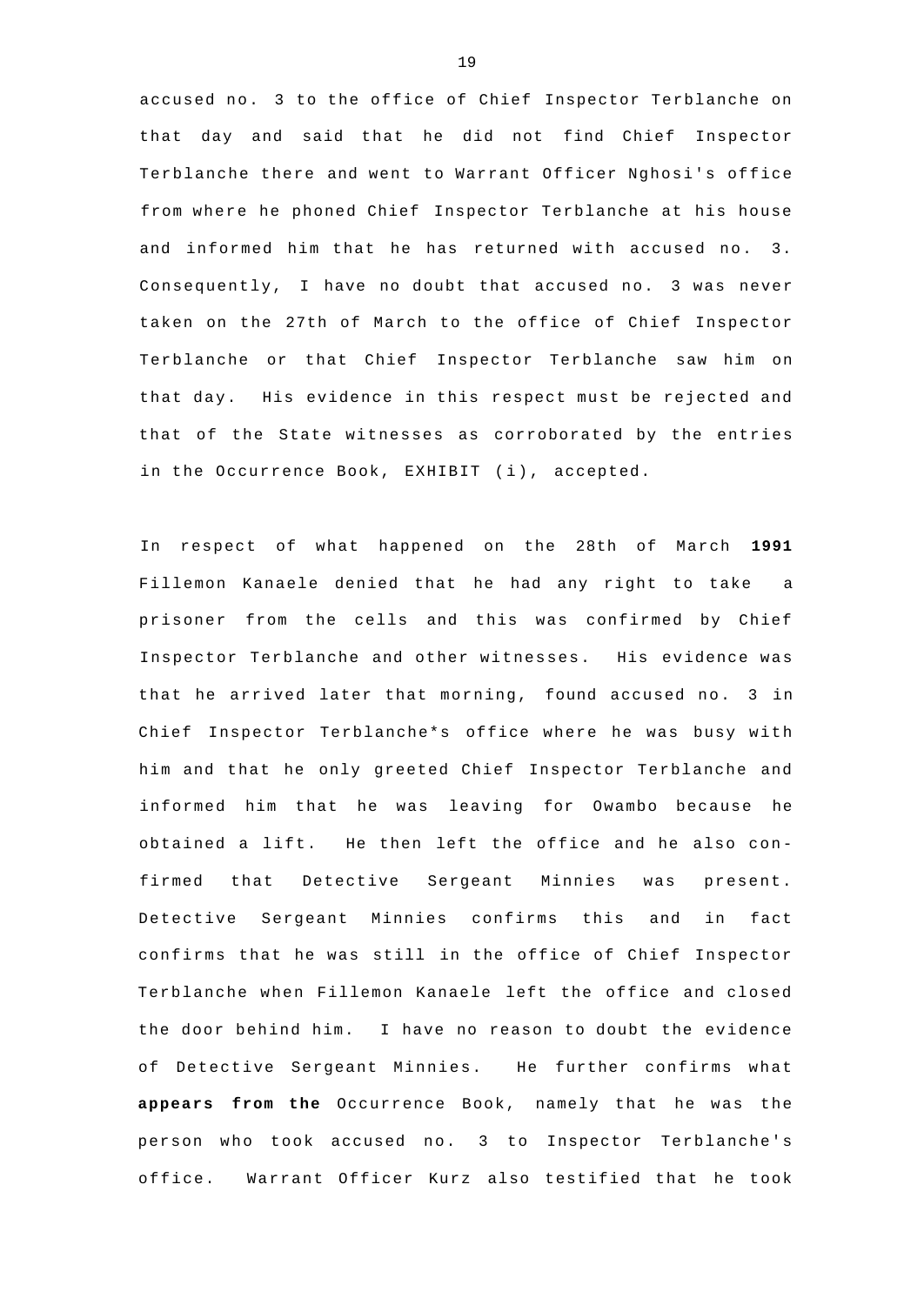accused no. 3 from Inspector Terblanche's office and booked him out, whereupon they left for Okahandja.

Chief Inspector Terblanche testified that he was alone in the office with accused no. 3 and at times people entered the office, completed their business there and left and during those times he suspended his business with accused no. 3. He denied that Fillemon Kanaele was present during the course of accused no. 3's statement and said that he did not use an interpreter as they understood each other properly in Afrikaans. He denied any possible threat, inducement or that anybody had a pistol in his hand. Detective Sergeant Minnies also denies that he saw a pistol in the hands of Kanaele at the time when he entered for the short period the office of Chief Inspector Terblanche.

Looking at EXHIBIT (ii) it is clear that before paragraph 7 which contains the content of the statement, a number of steps had to be gone through and a number of questions had to be asked and answered which were duly recorded on that document. Accused no. 3 signed each page of the document and I was informed that he in fact signed each of the five pages of the statement. It also appears from the document as was testified by Chief Inspector Terblanche that the whole statement was read over to him after he made the statement and it was confirmed by his signature as being correct. Accused no. 3 testified that he only made a short statement and it is unclear to me where Inspector Terblanche would then have obtained a statement which covered five pages and which was apparently in detail.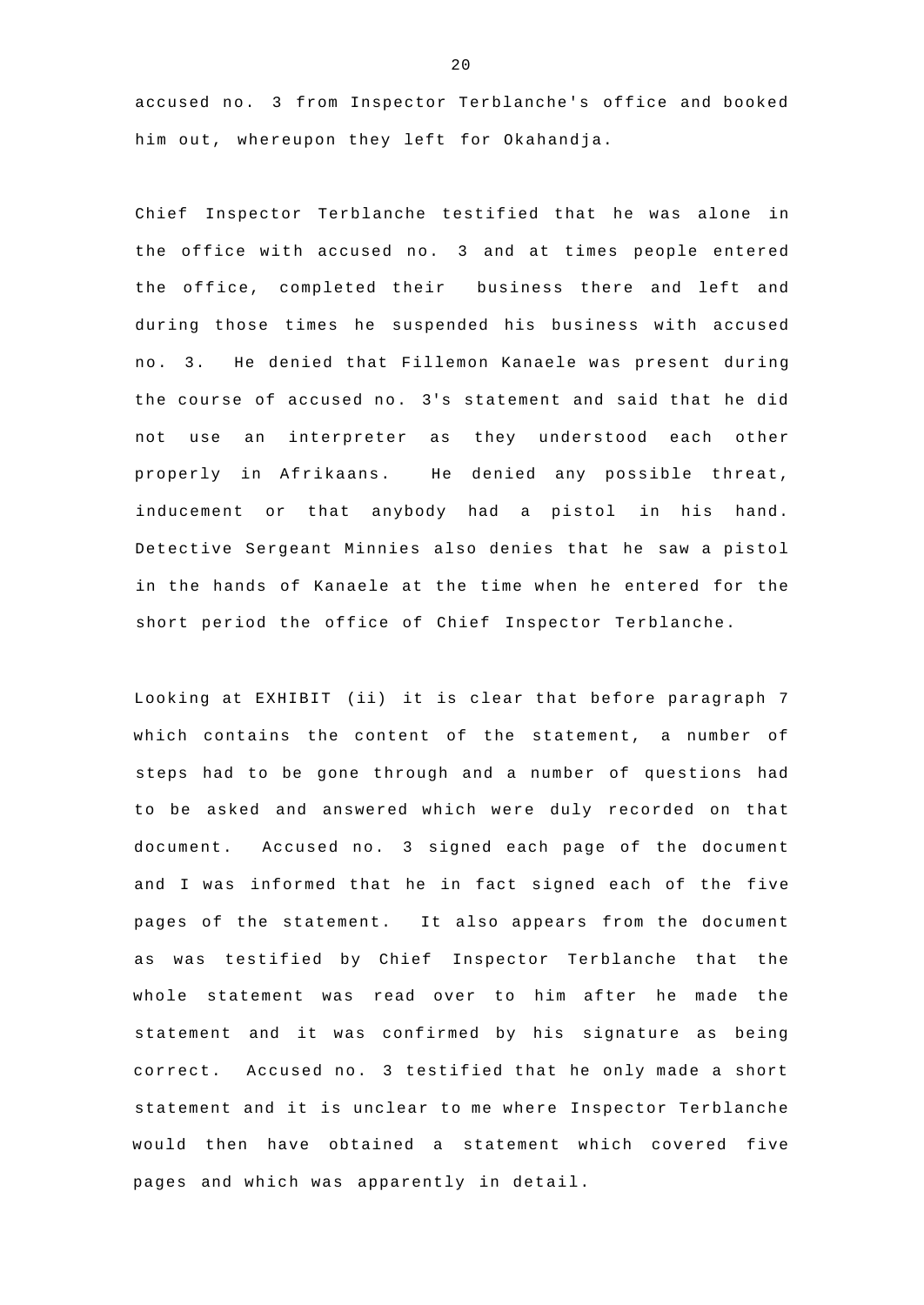The only real objections except for the allegations of undue influence and threats by Fillemon Kanaele, were the fact that the offence was vaguely recorded in the statement in paragraph 3 and that Chief Inspector Terblanche and even Warrant Officer Kurz were under the impression that Warrant Officer Nghosi was also present in Windhoek and may have brought accused no. 3 to Chief Inspector Terblanche's office. Neither of the objections have any substance. The vaguely recorded offence could have had an effect if the deponent of the statement did not understand it and could not make a statement in respect of this offence, because it was so vague. Apparently he understood it, because he made a statement covering five pages in respect of the particular offence. The fact that Warrant Officer Nghosi, according to Kanaele as well as accused no. 3, did not accompany accused n o. 3 further than Tsumeb does not take the matter further as it is clear from the evidence of Detective Sergeant Minnies and EXHIBIT (i) that it was in fact Minnies who took accused no. 3 to Chief Inspector Terblanche's office. There is no other relevance or value to be attached to the wrong impression by Chief Inspector Terblanche and Kurz that Warrant Officer Nghosi also came to Windhoek. It does not affect the admissibility of the statement at all.

I have no doubt that the statement was taken without any undue influence or any threat and that it was in fact freely and voluntarily made as appears from all the questions and **answers contained in that document** before and after accused no. 3 made the statement. This statement is consequently **accepted to be admissible as evidence.**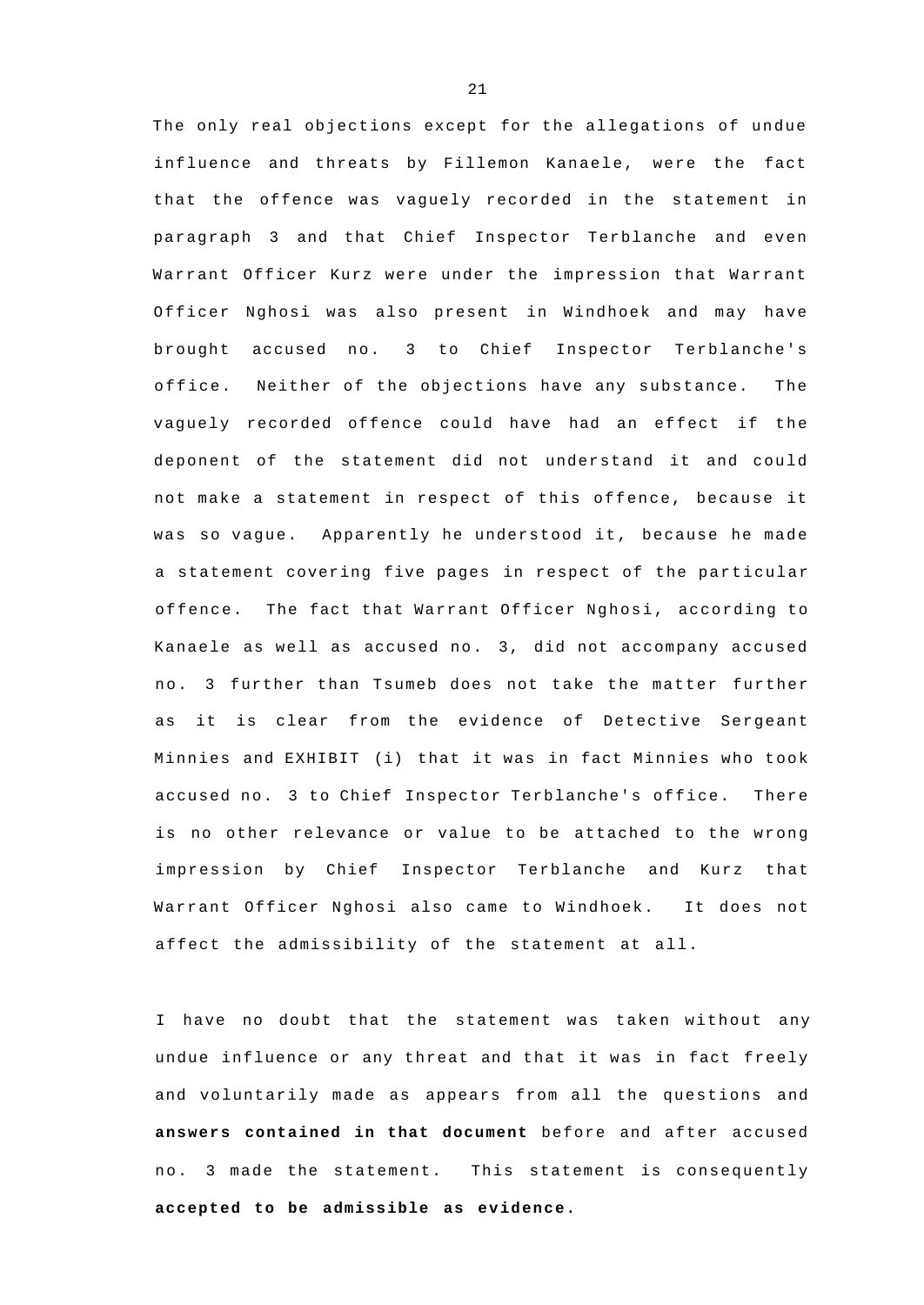I shall now deal with the two statements made by accused no. 7 on the 8th of April 1991 and put before me as EXHIBITS (iii) and (iv) respectively. These statements were also put before me excluding the contents thereof. The content of the statement contained in EXHIBIT (iv) was however revealed by Mr Kasuto during cross-examination when he put it to Inspector Visser. It was put to me by both counsel, Mr Small and Mr Kasuto, that neither of these statements contained any confession but were merely extracurial admissions. Inspector Visser testified that accused no. 7 had been properly warned and that the first part of the statement was read and interpreted to him by the interpreter, Mr Gerhard Tjimotjiwa, whereupon accused no. 7 signed it and thereafter made his statement, whereupon he again signed it as well as the interpreter and Inspector Visser. No allegation was ever made of any undue influence or a threat by Inspector Visser and the only suggestion of any incorrect procedure was that accused no. 7 had been forced to make the statement because he, after a long interrogation on the 28th of March 1991, did not make a statement and then later on the 8th of April after being confronted with new information he then made a statement. The only other criticism levelled at these statements were against the interpreter who is not an Owambo-speaking person but who spoke Herero according to accused no. 7. The interpreter said he spoke Owambo and that they both **understood each other. Accused** no. 7 **confirmed that he**  understood the interpreter properly. It was further alleged that the contents of the statements were not correct. I did